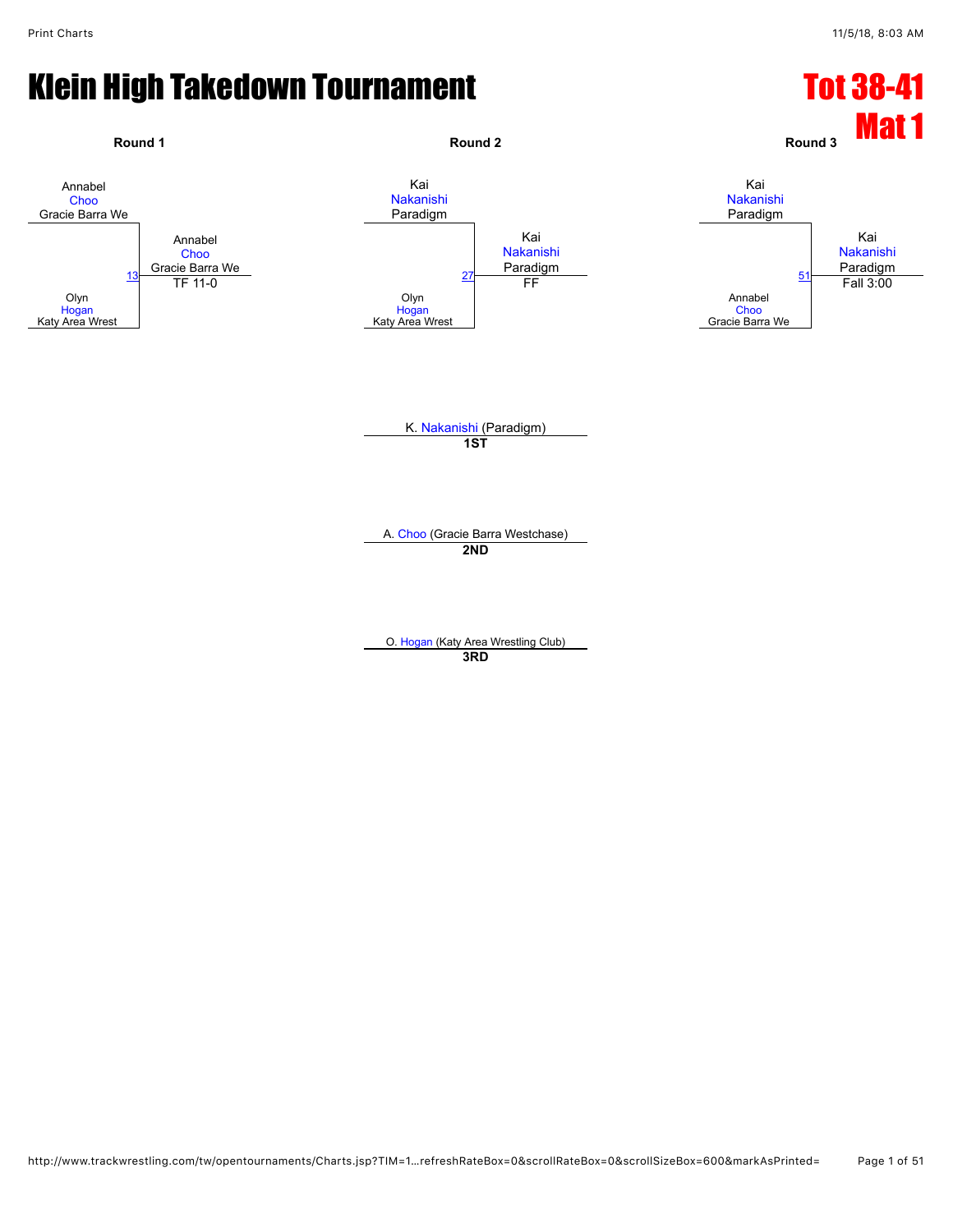## Klein High Takedown Tournament Number 2008 1988 Tot 48

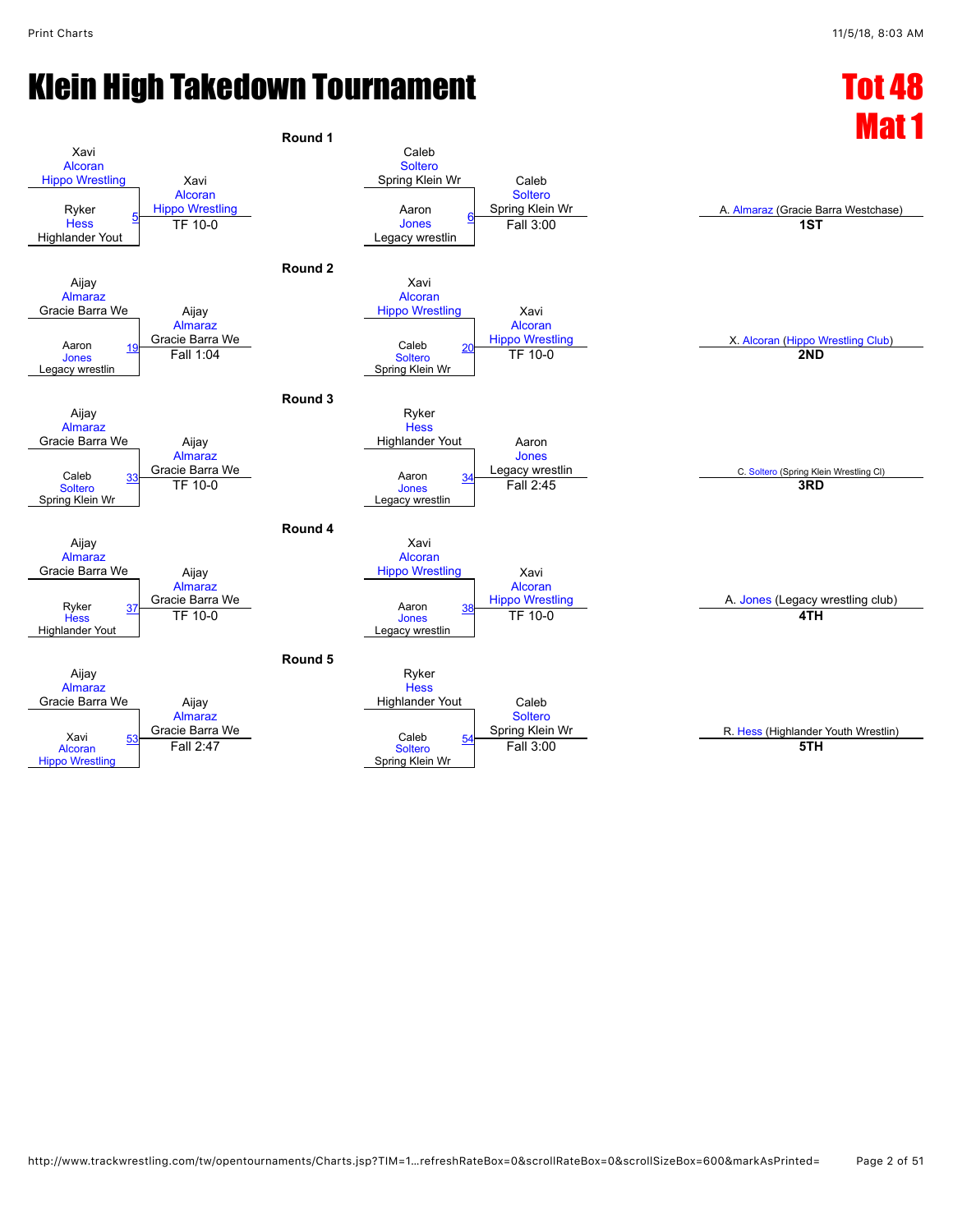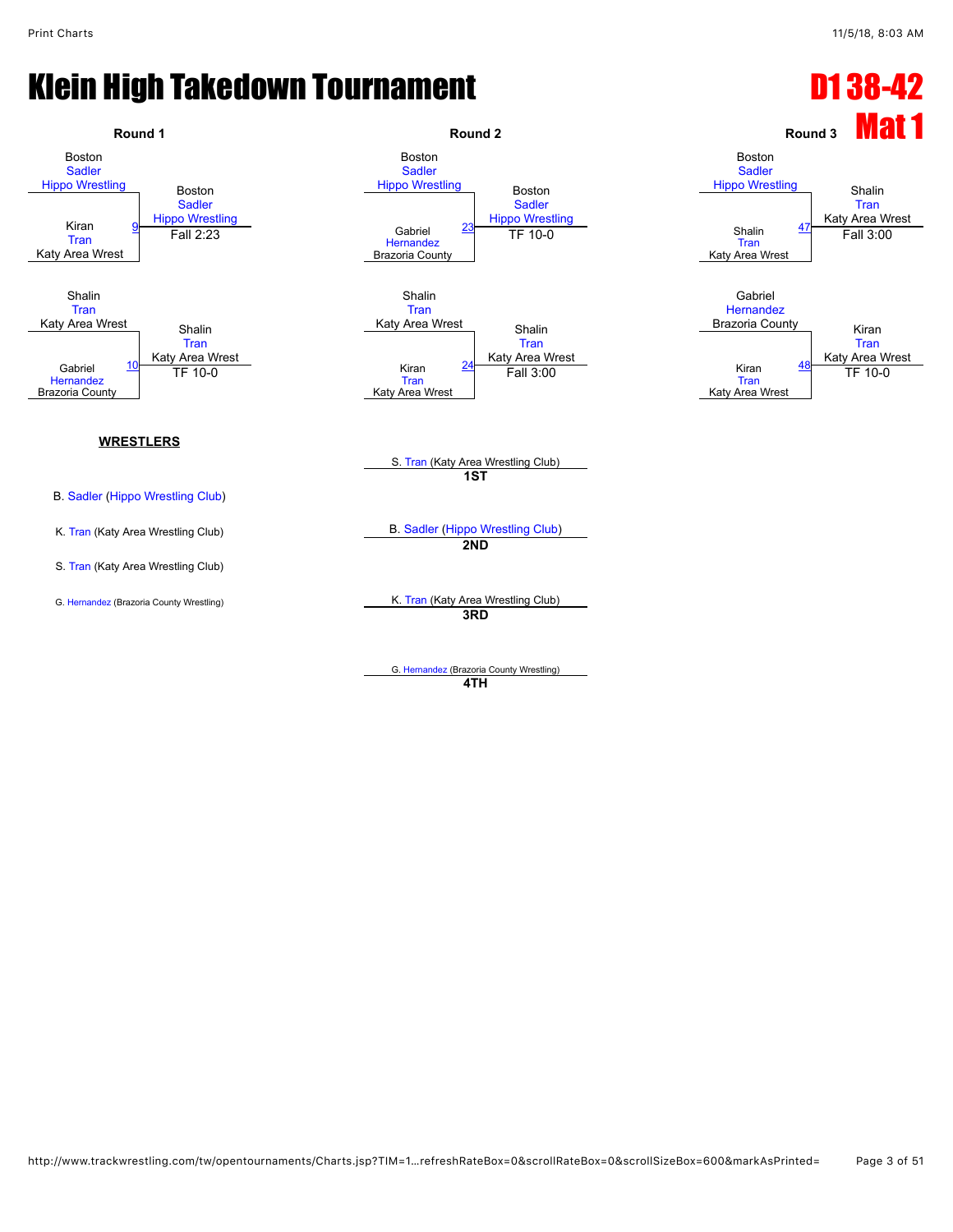![](_page_3_Figure_3.jpeg)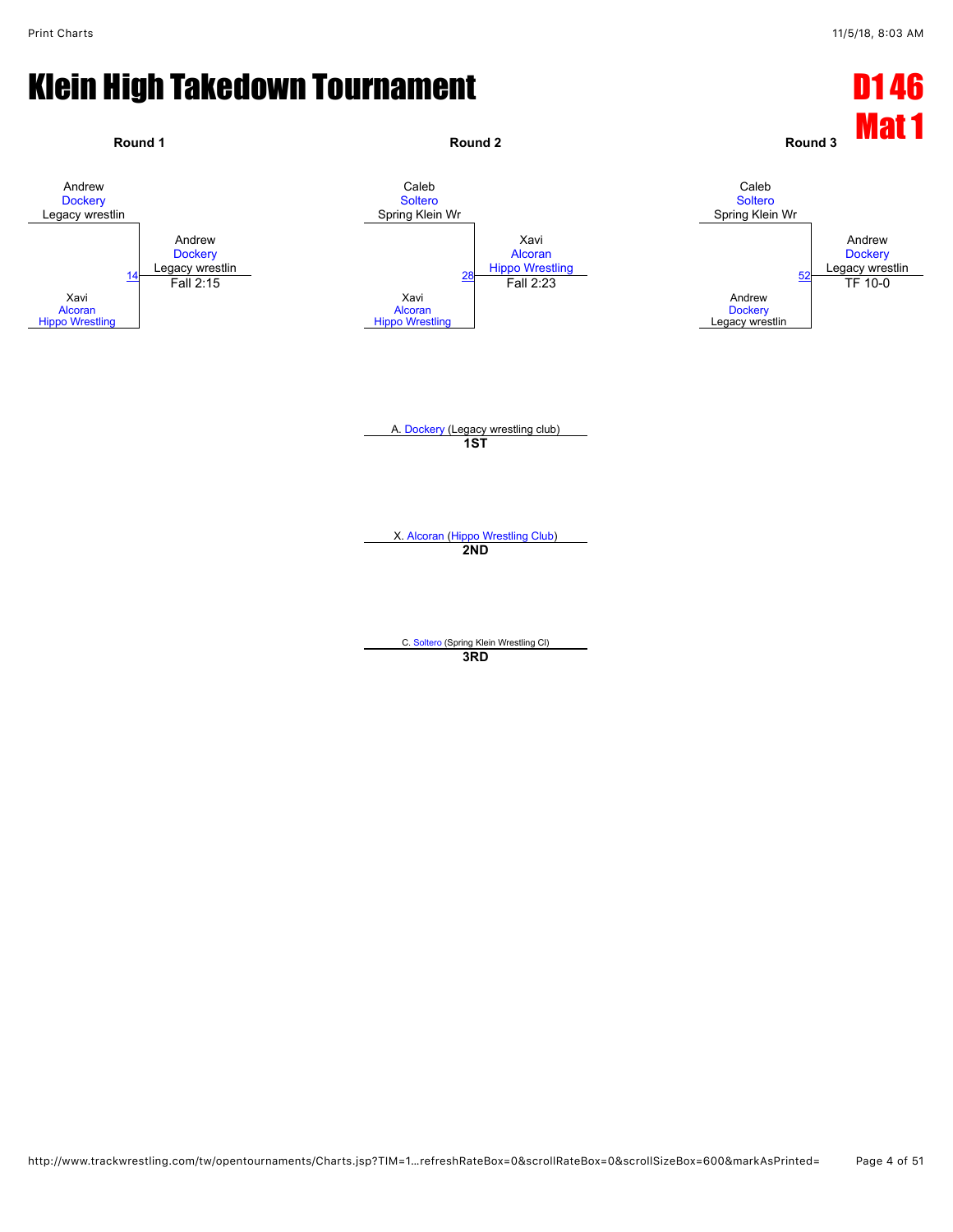![](_page_4_Figure_3.jpeg)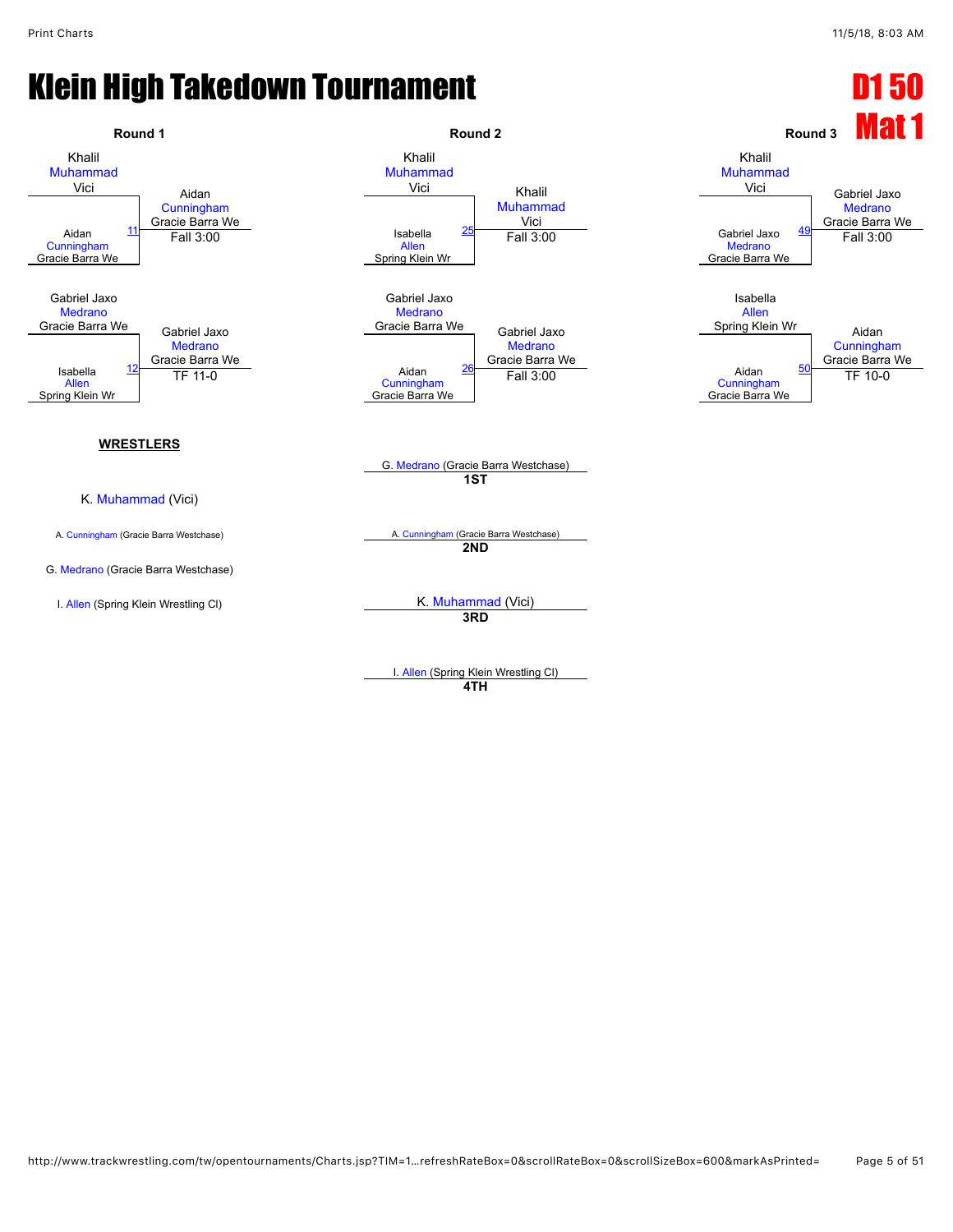![](_page_5_Figure_3.jpeg)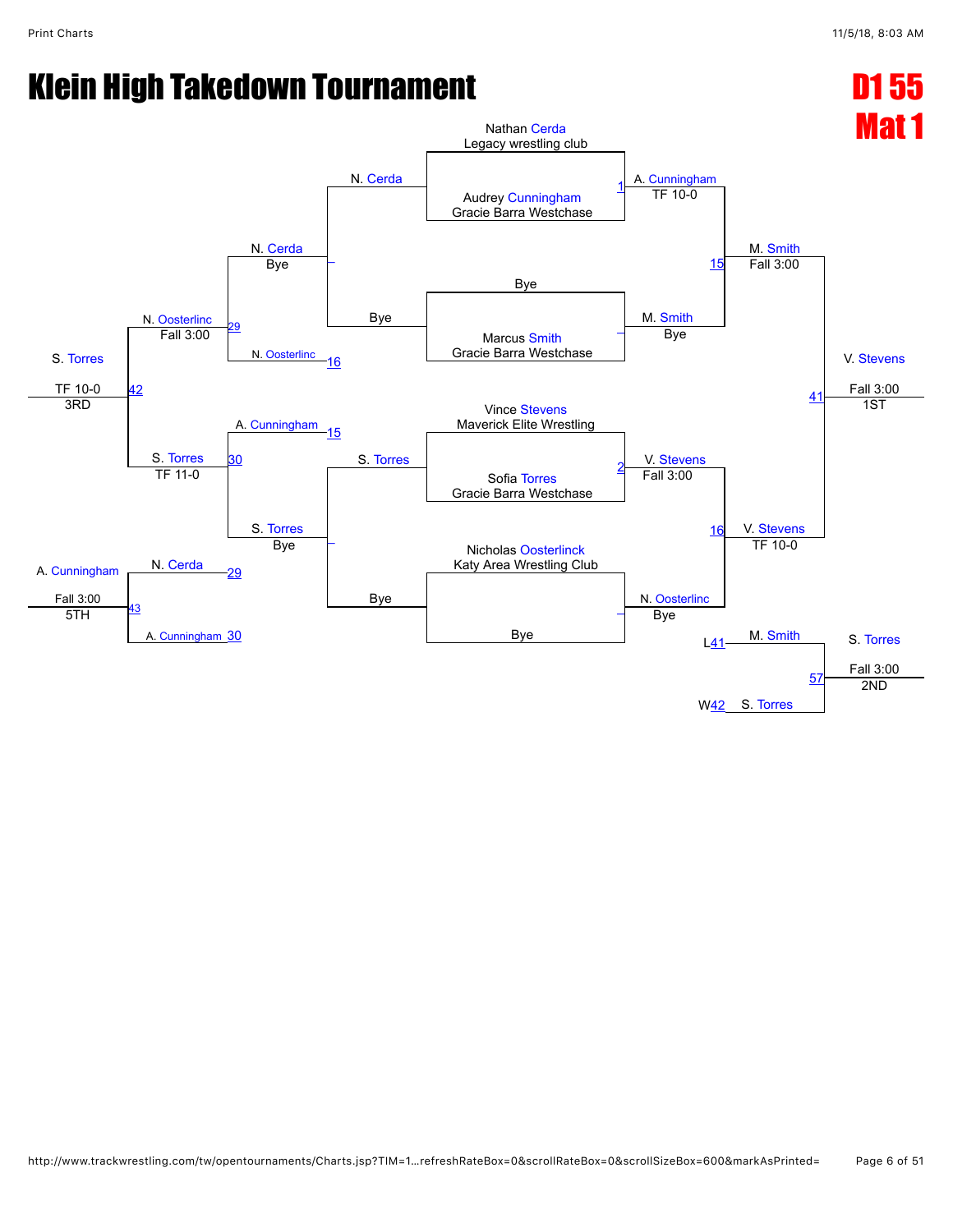![](_page_6_Figure_3.jpeg)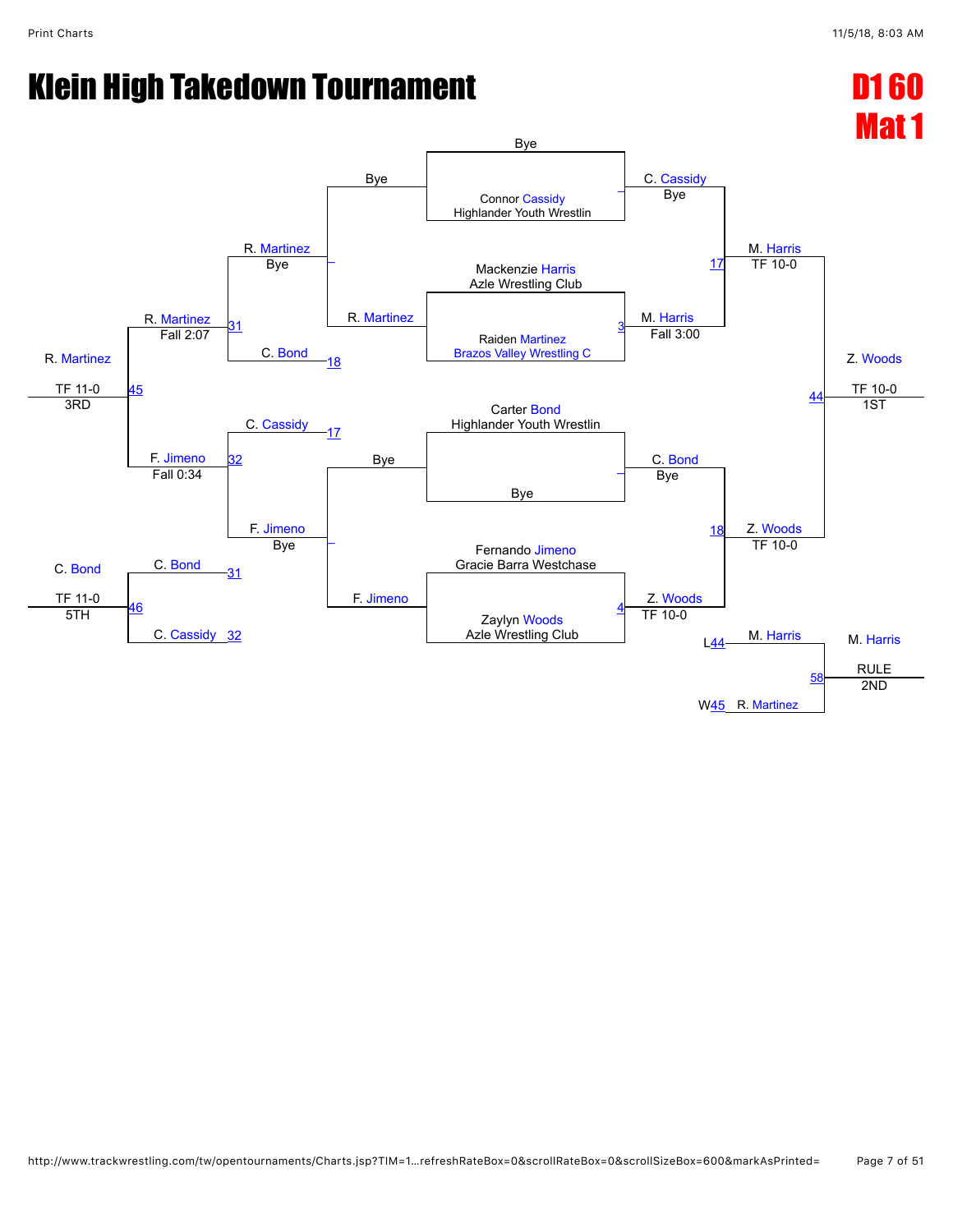![](_page_7_Figure_3.jpeg)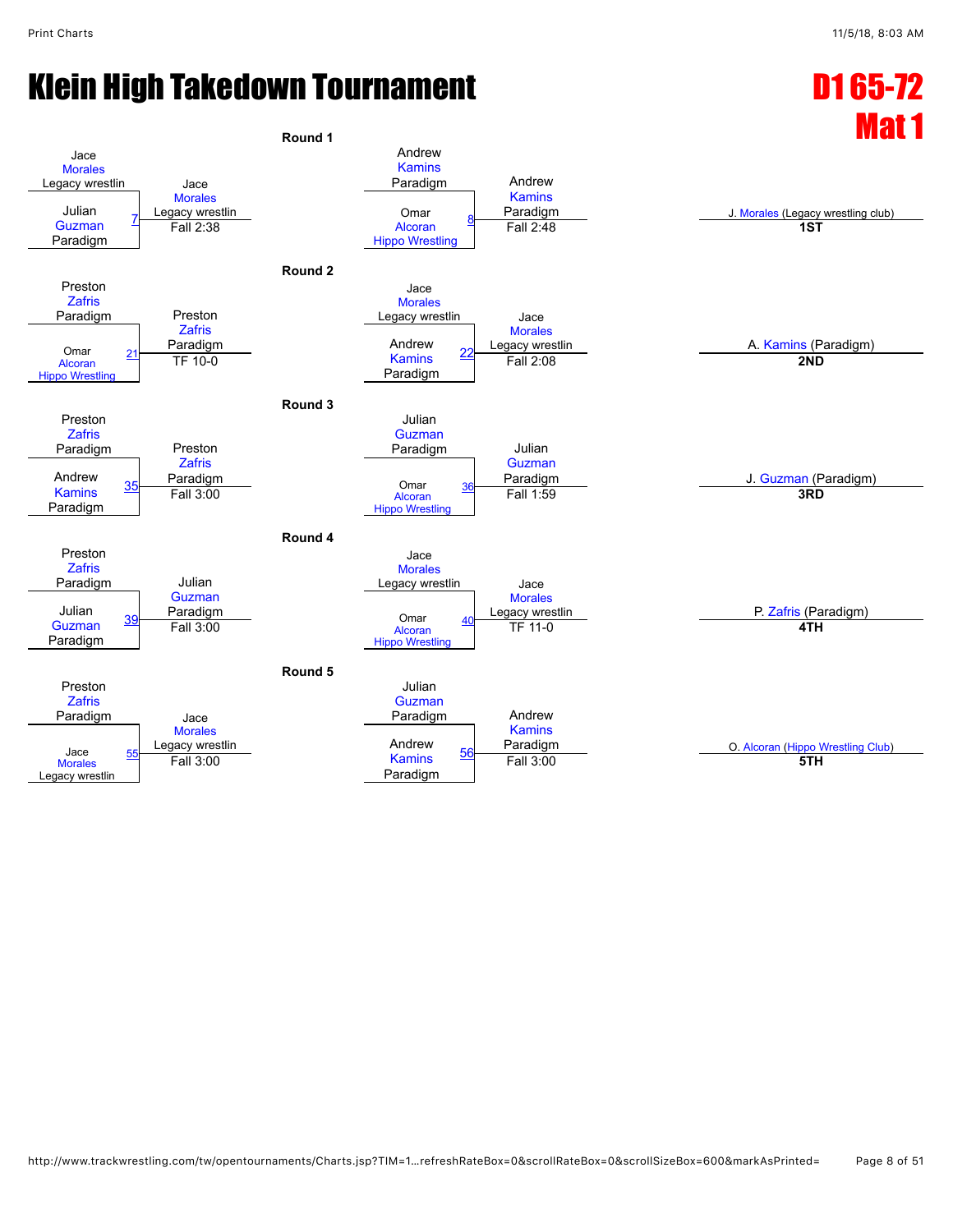![](_page_8_Figure_3.jpeg)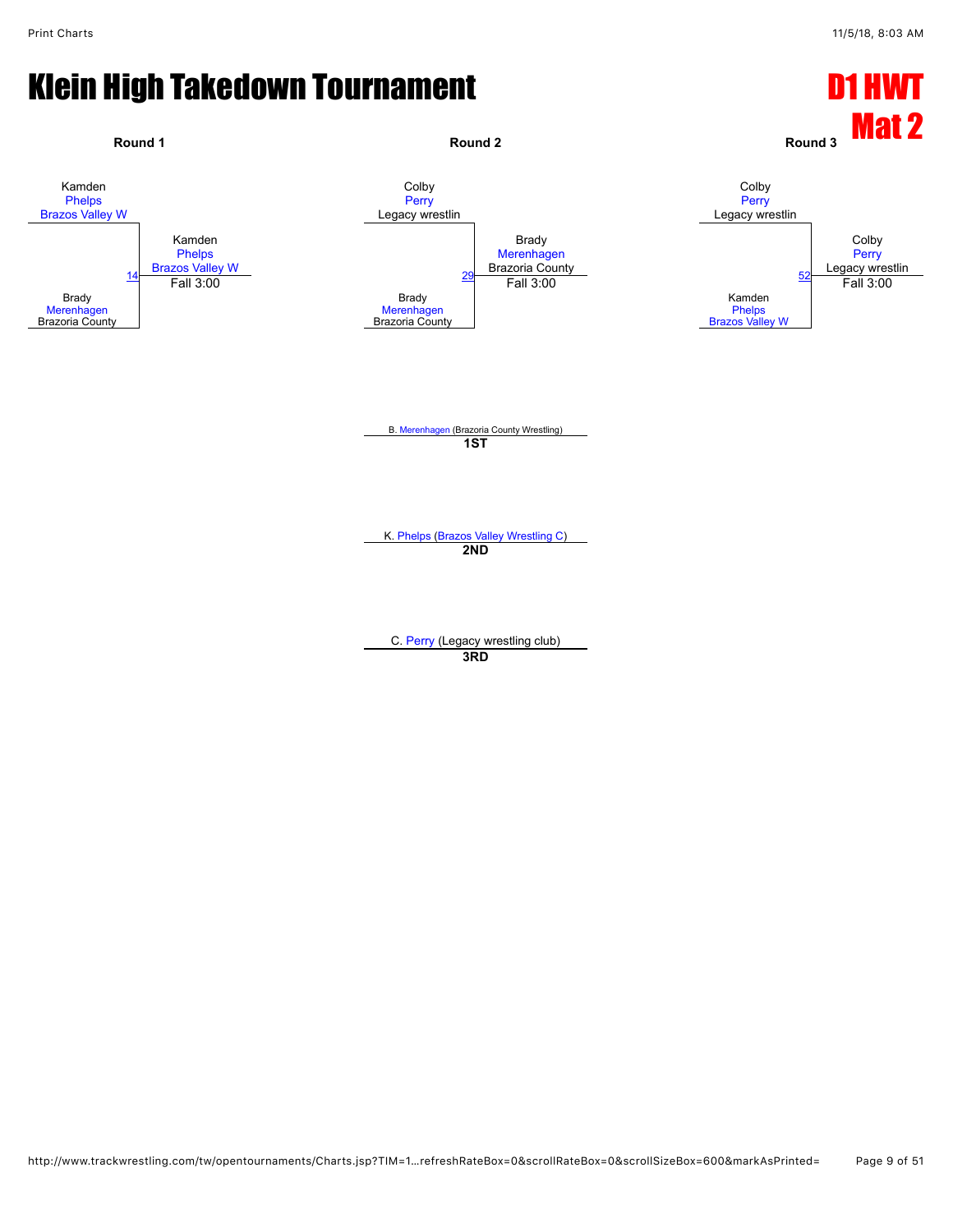![](_page_9_Figure_3.jpeg)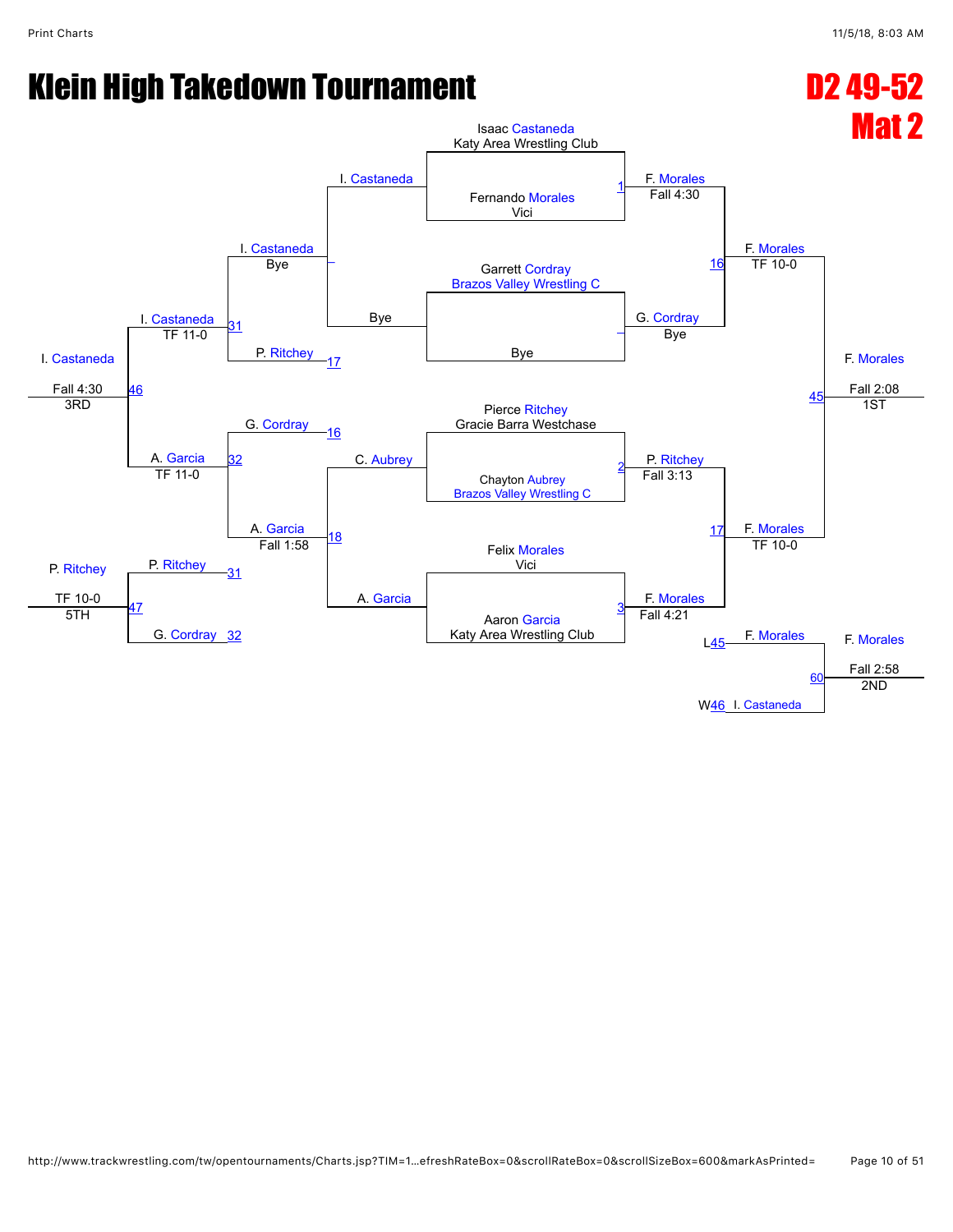![](_page_10_Figure_3.jpeg)

**3RD**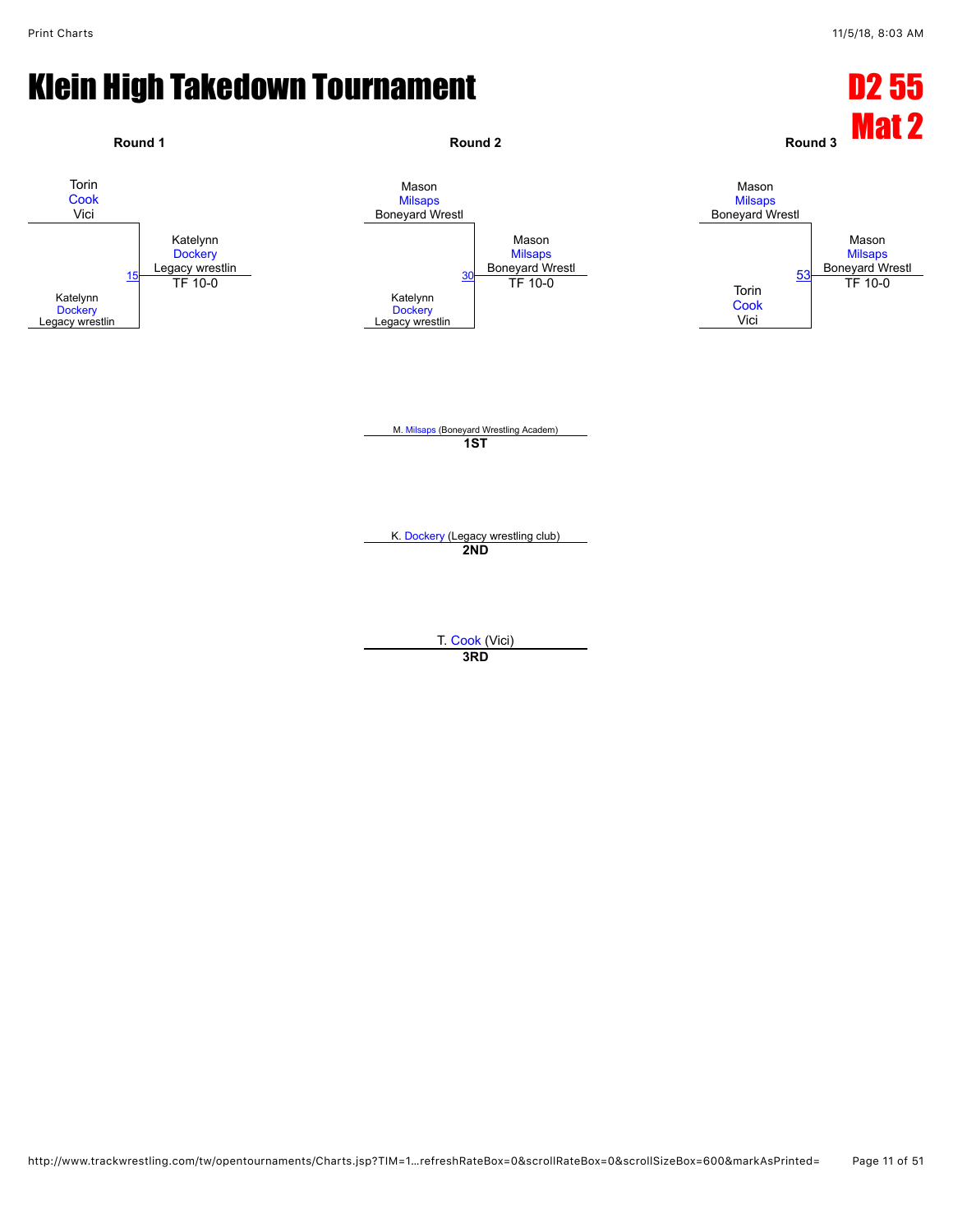![](_page_11_Figure_3.jpeg)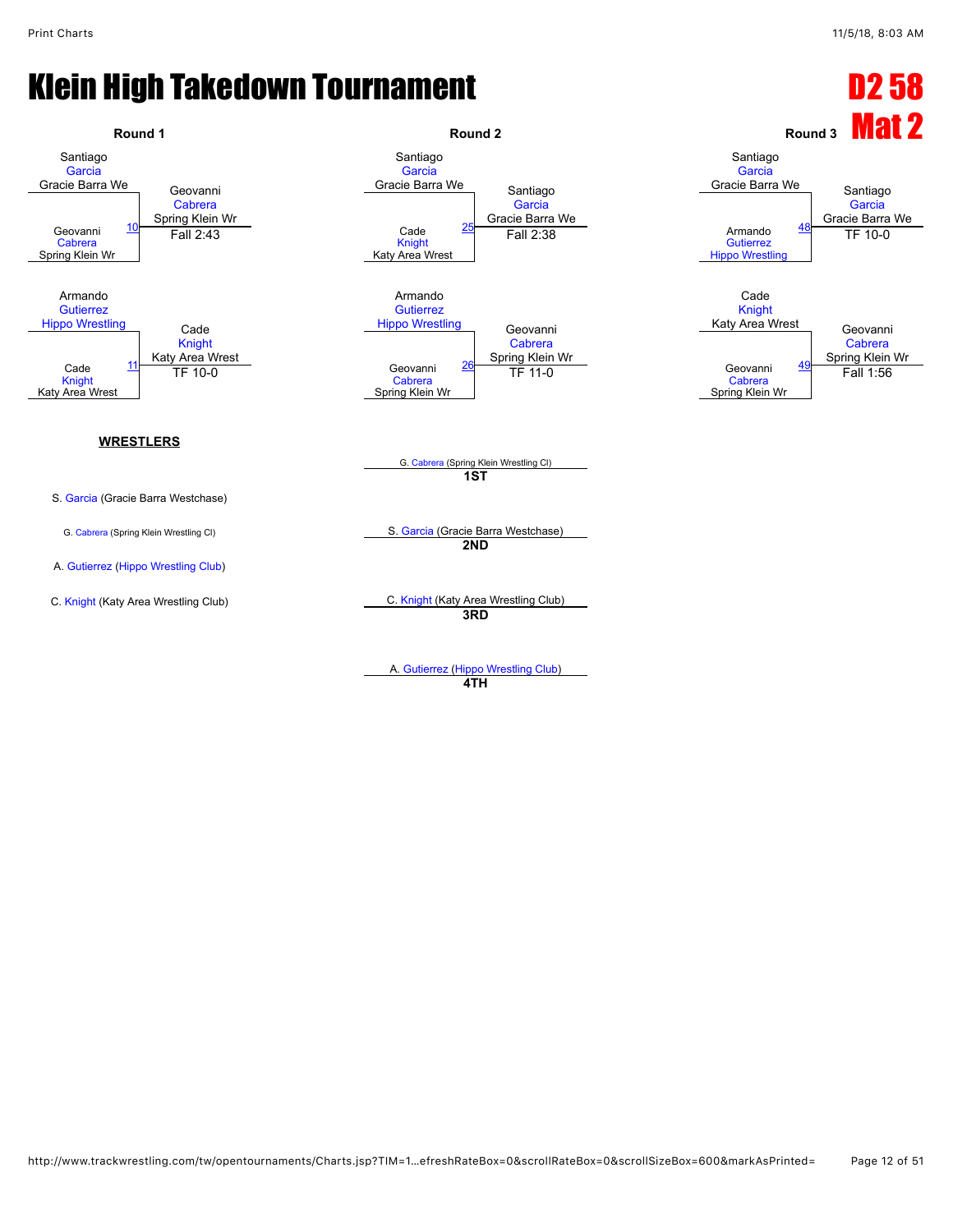![](_page_12_Figure_3.jpeg)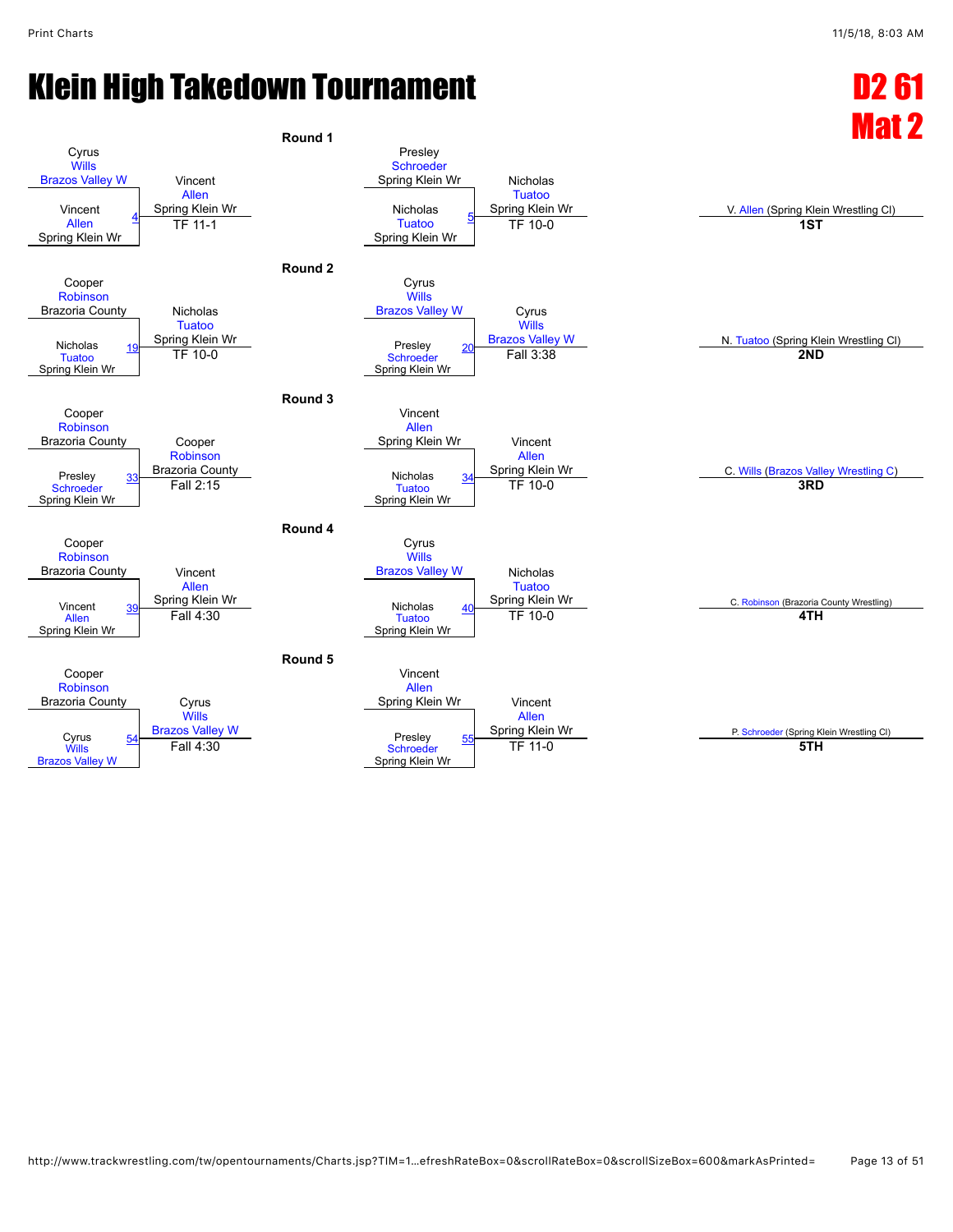![](_page_13_Figure_3.jpeg)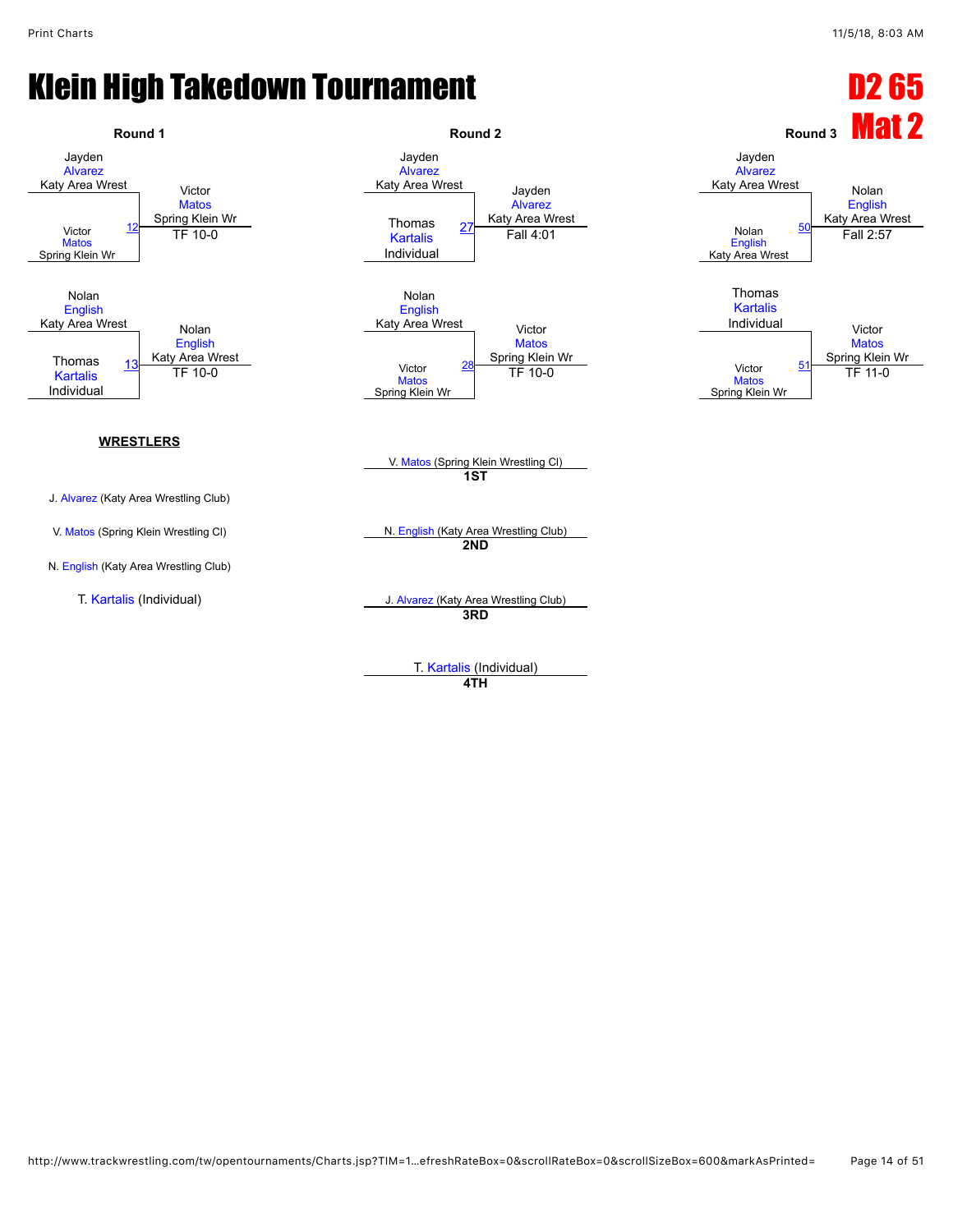![](_page_14_Figure_3.jpeg)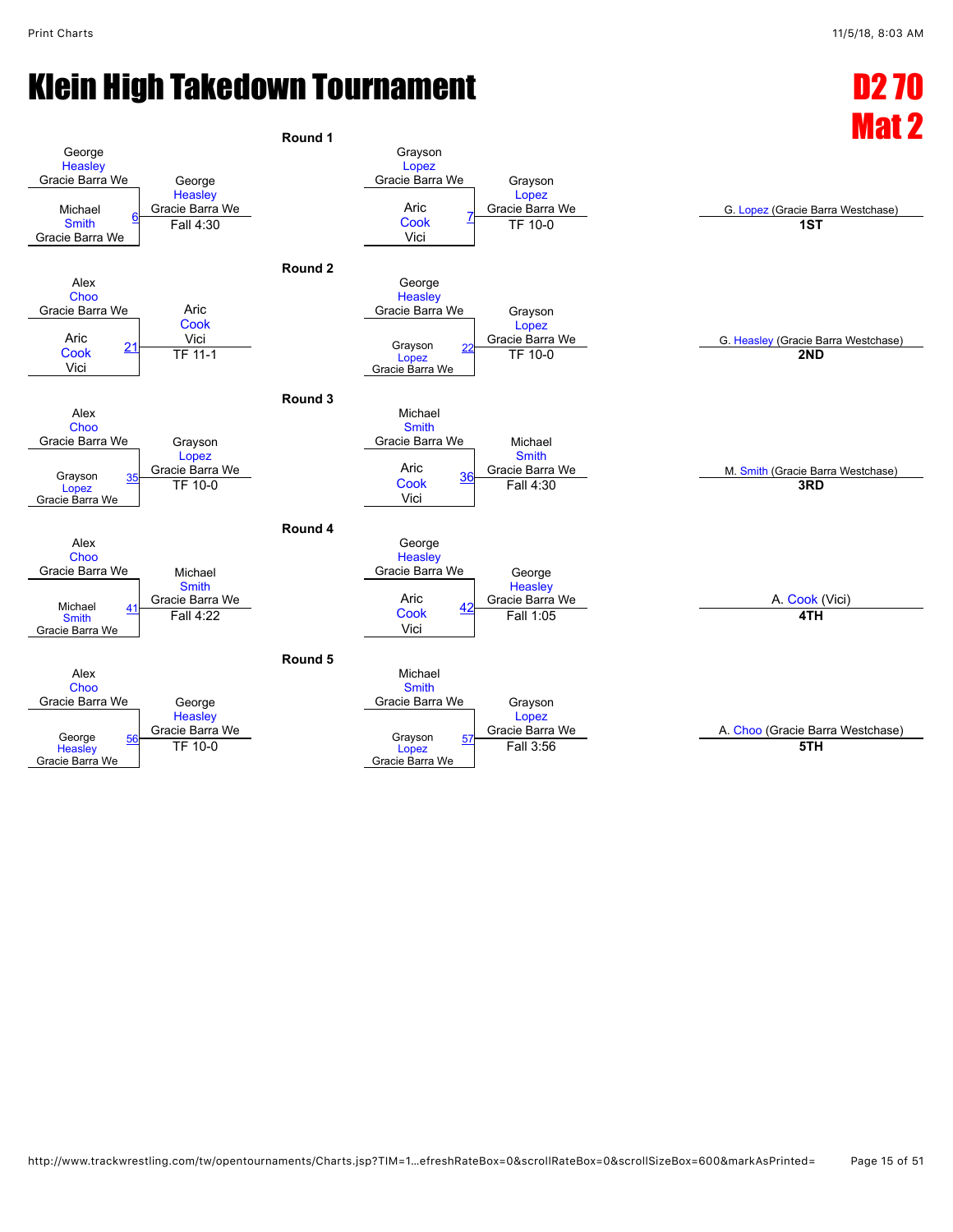![](_page_15_Figure_3.jpeg)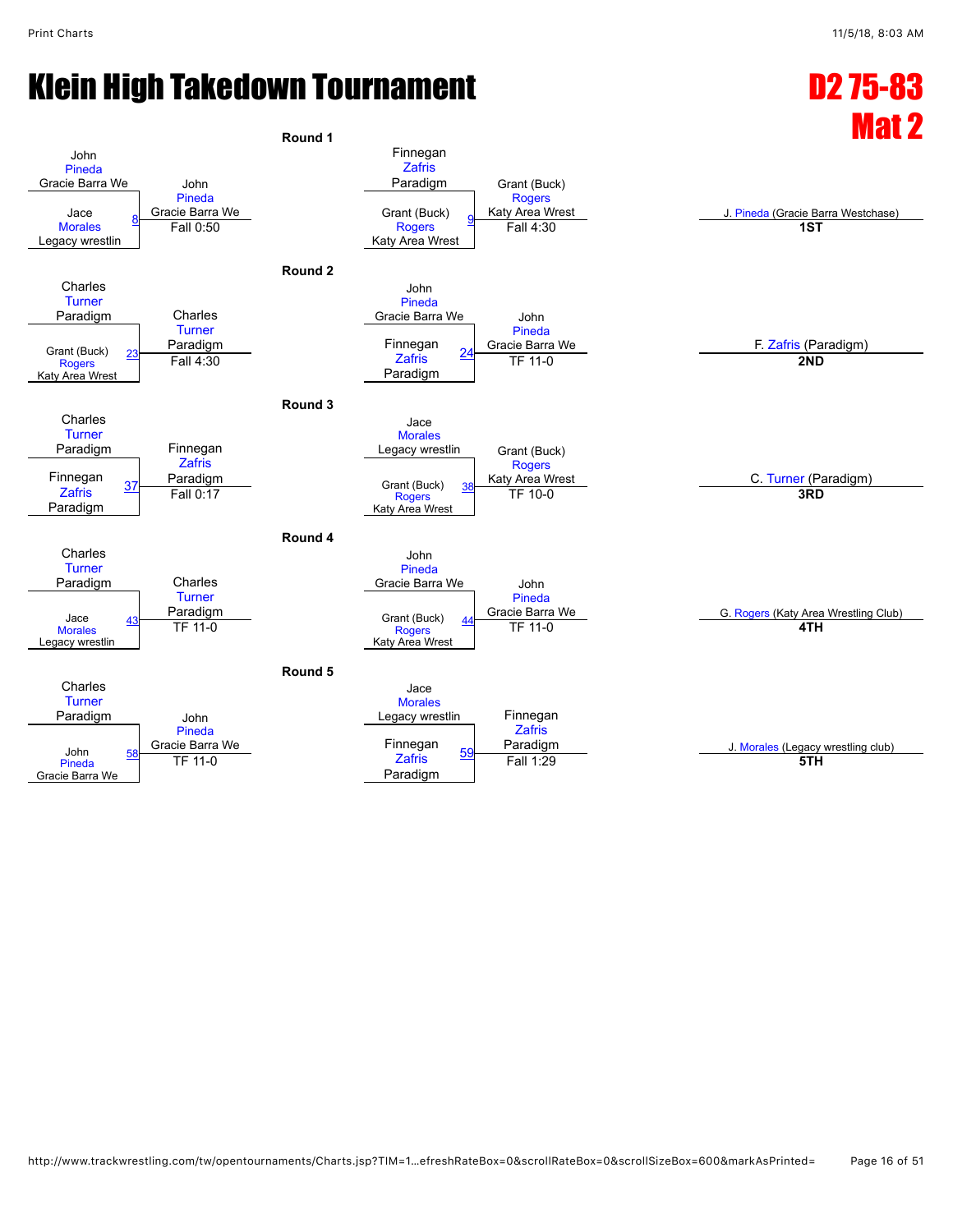## Klein High Takedown Tournament **D2 92-100-105**

![](_page_16_Figure_3.jpeg)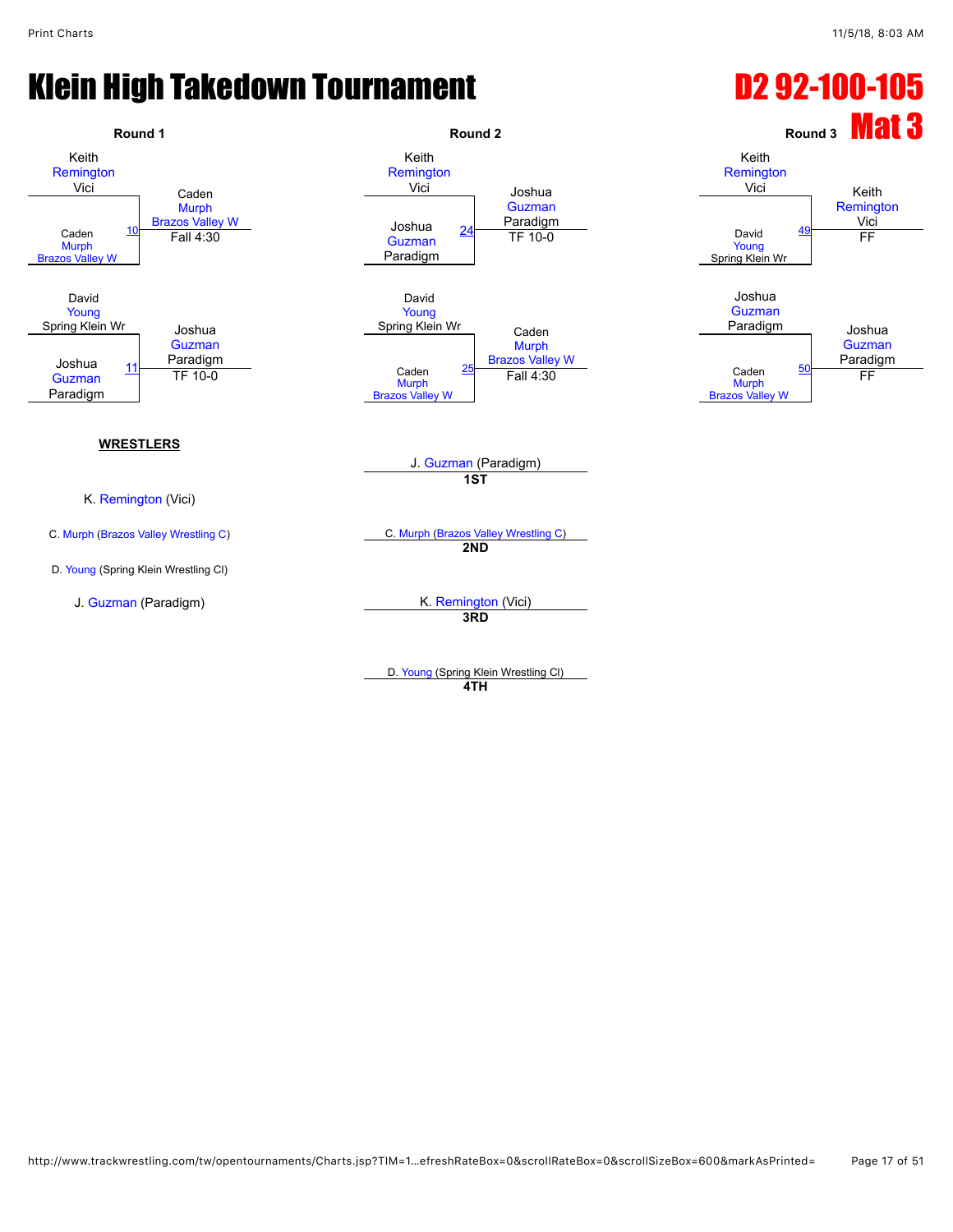![](_page_17_Figure_3.jpeg)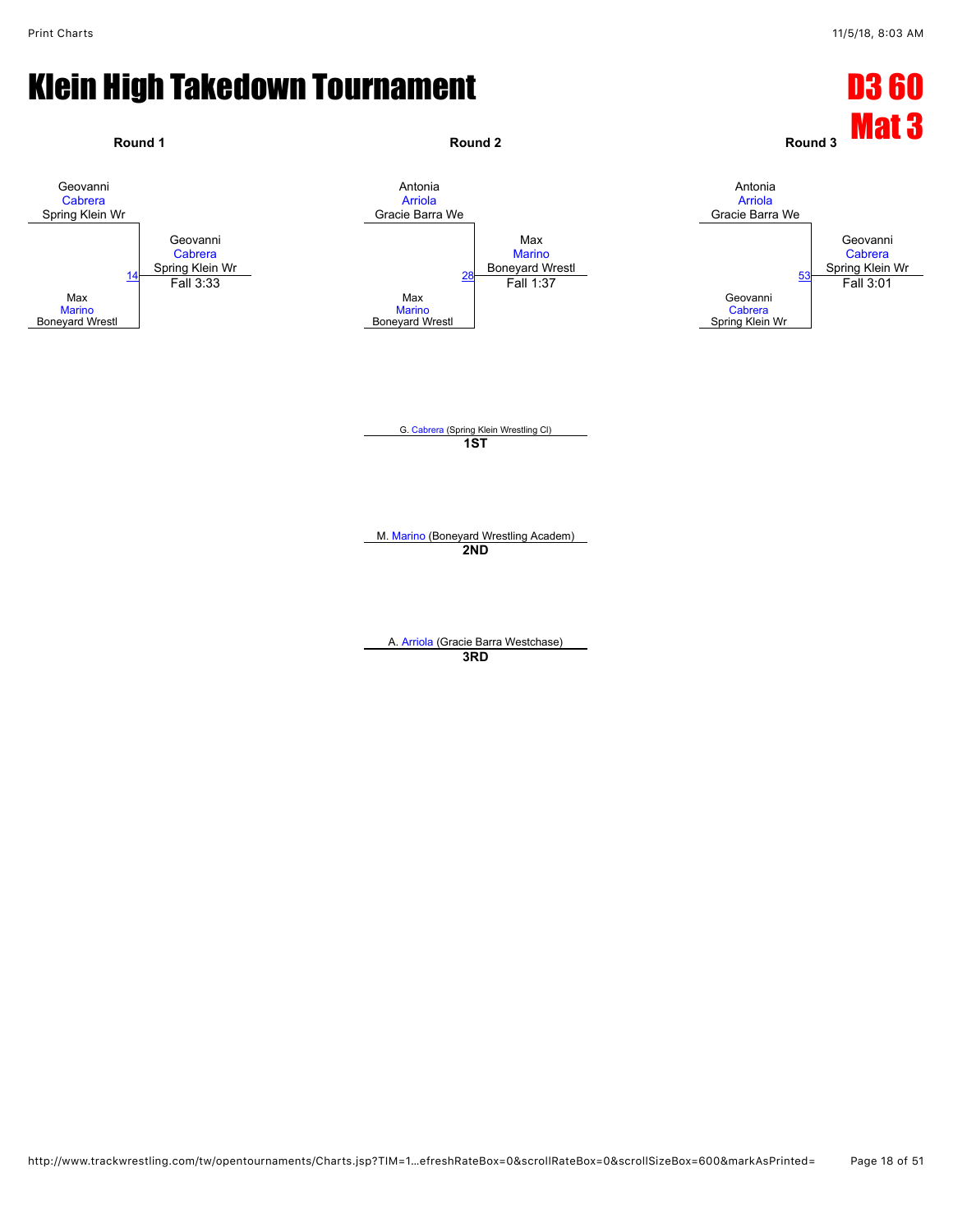![](_page_18_Figure_3.jpeg)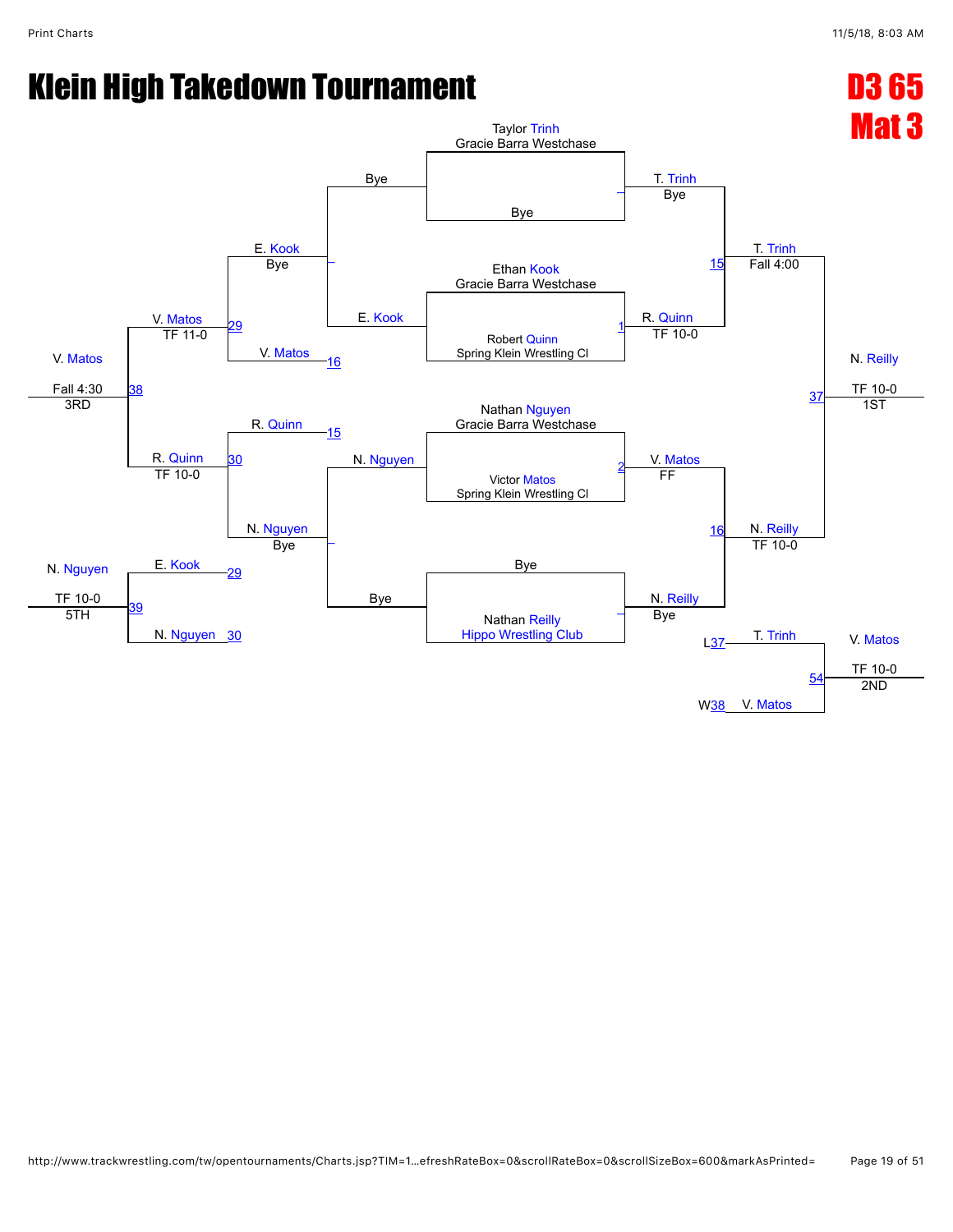![](_page_19_Figure_3.jpeg)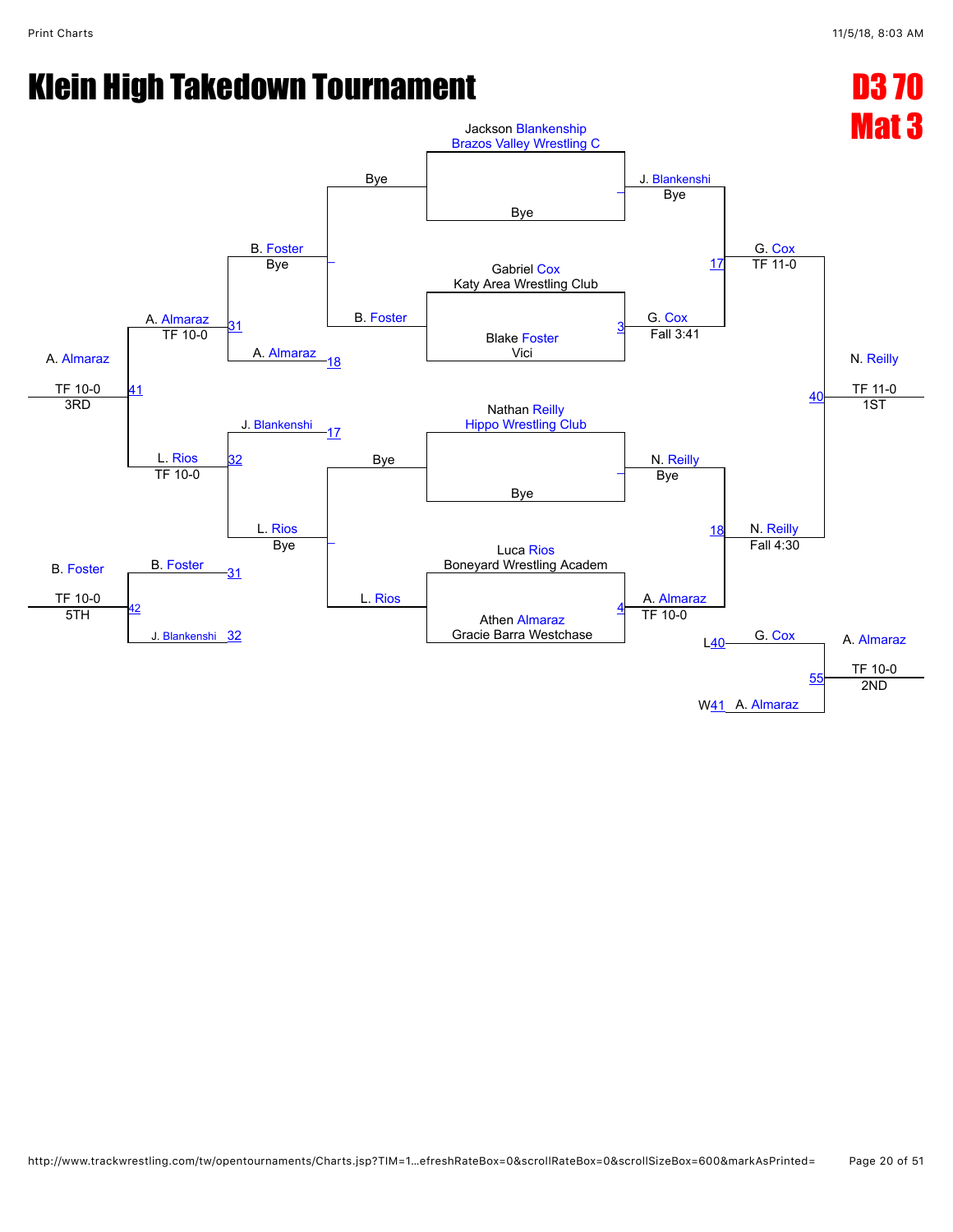![](_page_20_Figure_3.jpeg)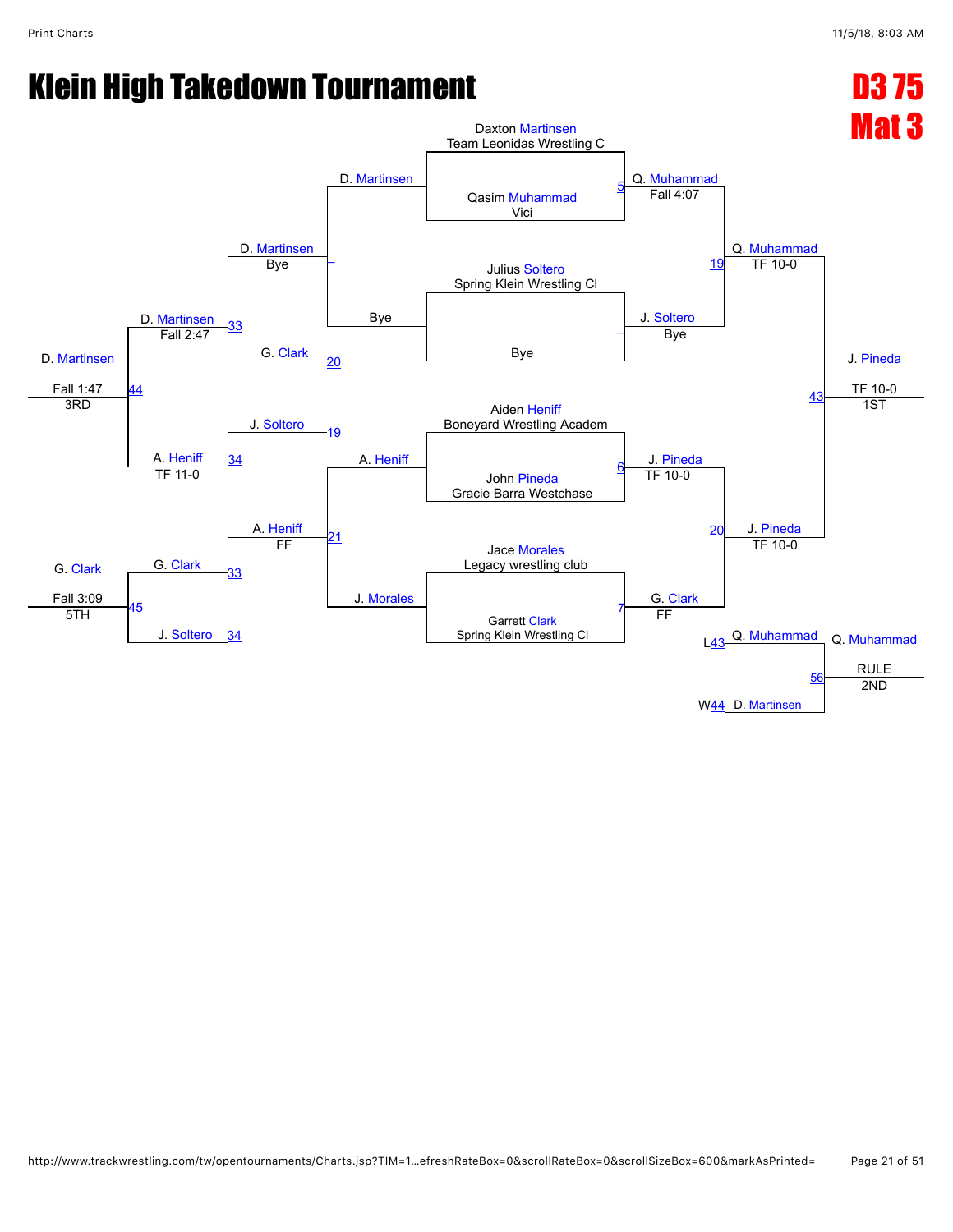![](_page_21_Figure_3.jpeg)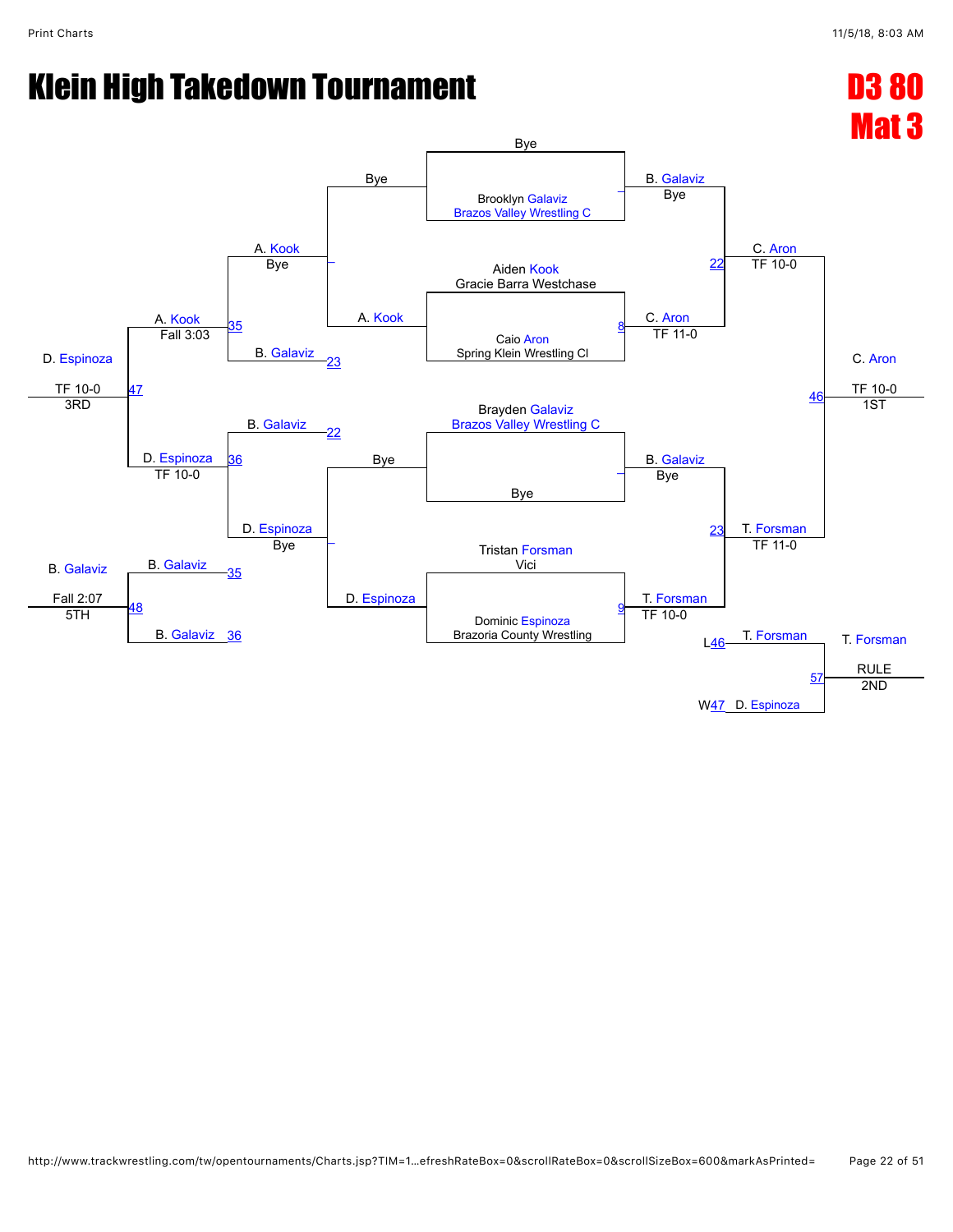![](_page_22_Figure_3.jpeg)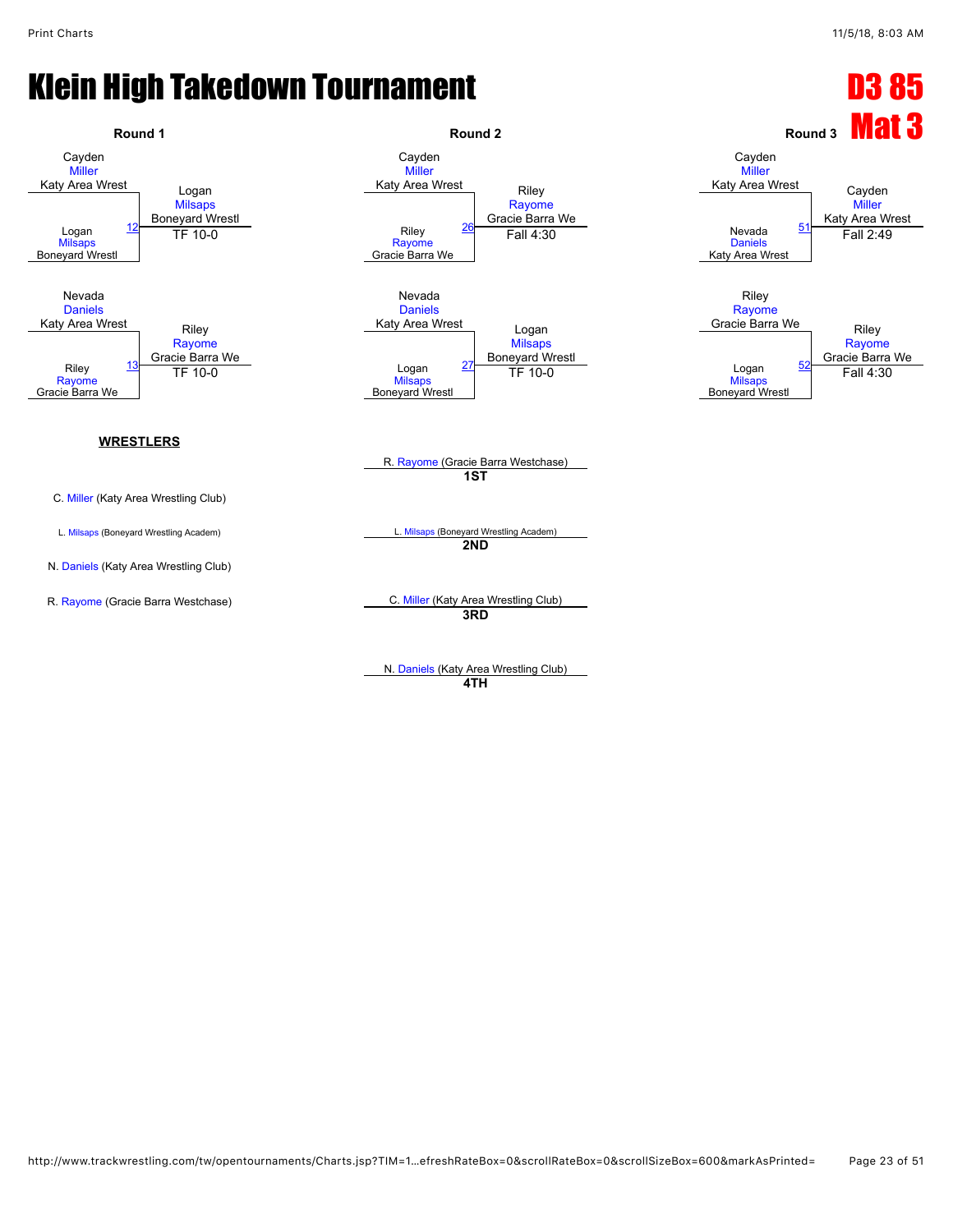![](_page_23_Figure_3.jpeg)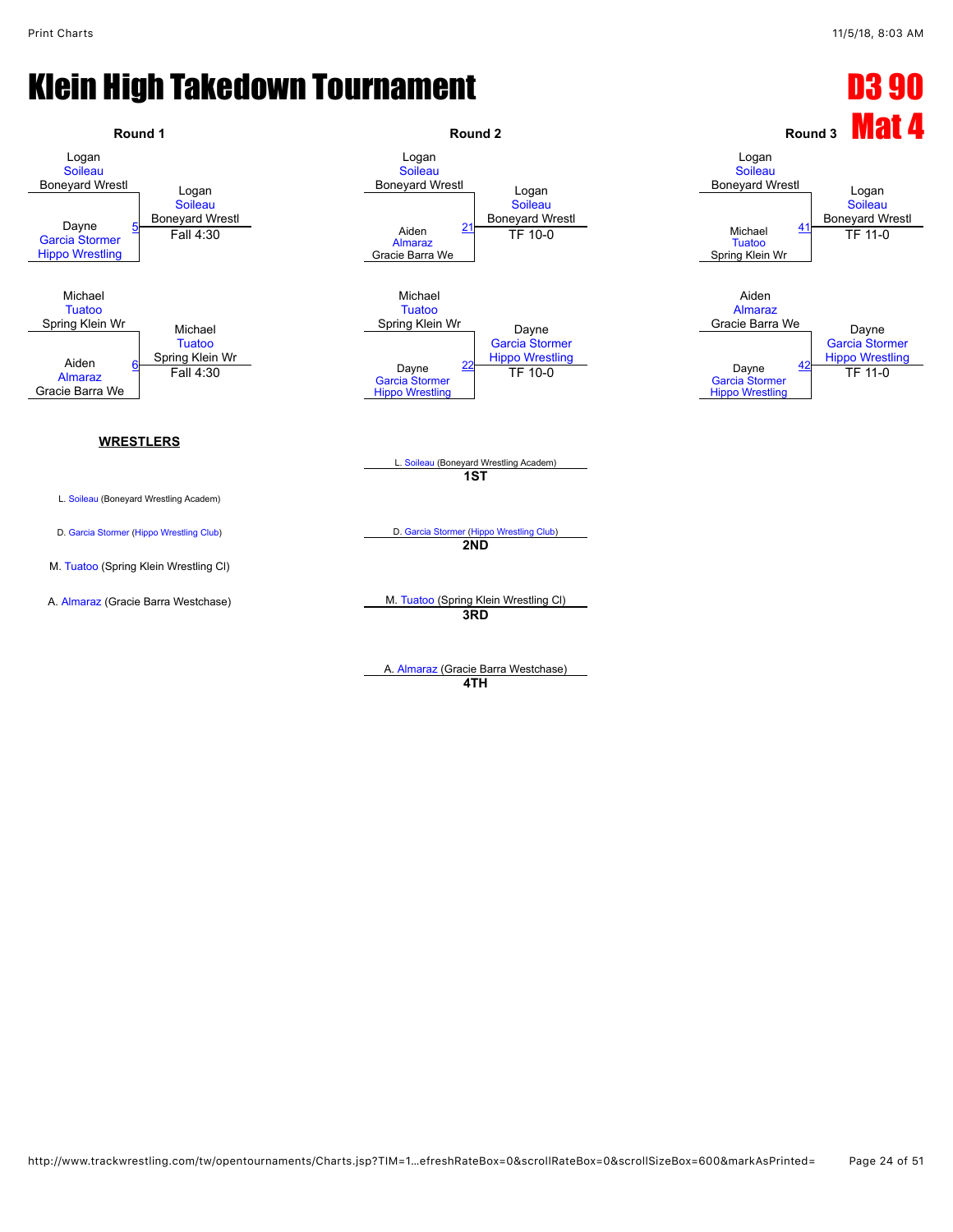![](_page_24_Figure_3.jpeg)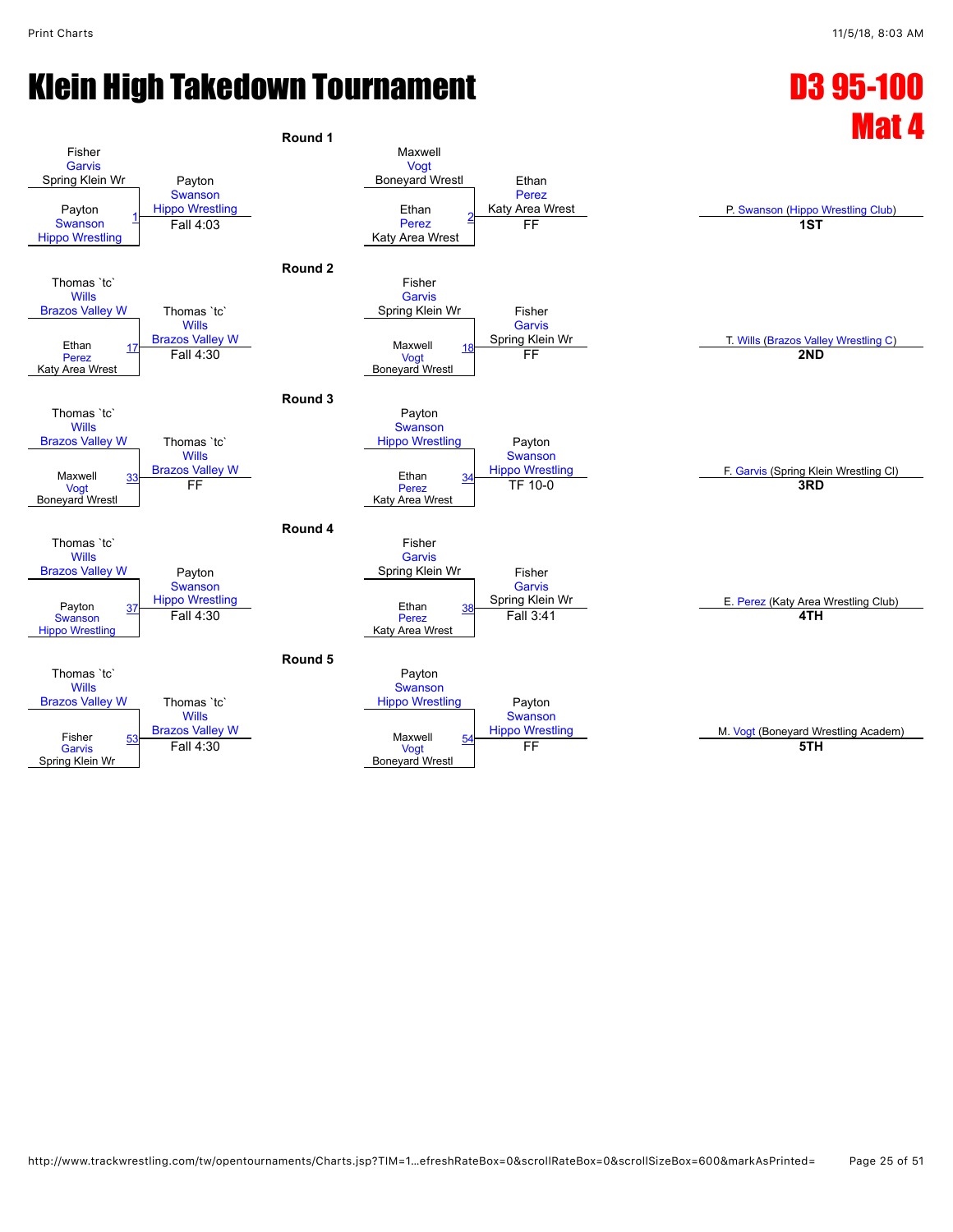![](_page_25_Figure_3.jpeg)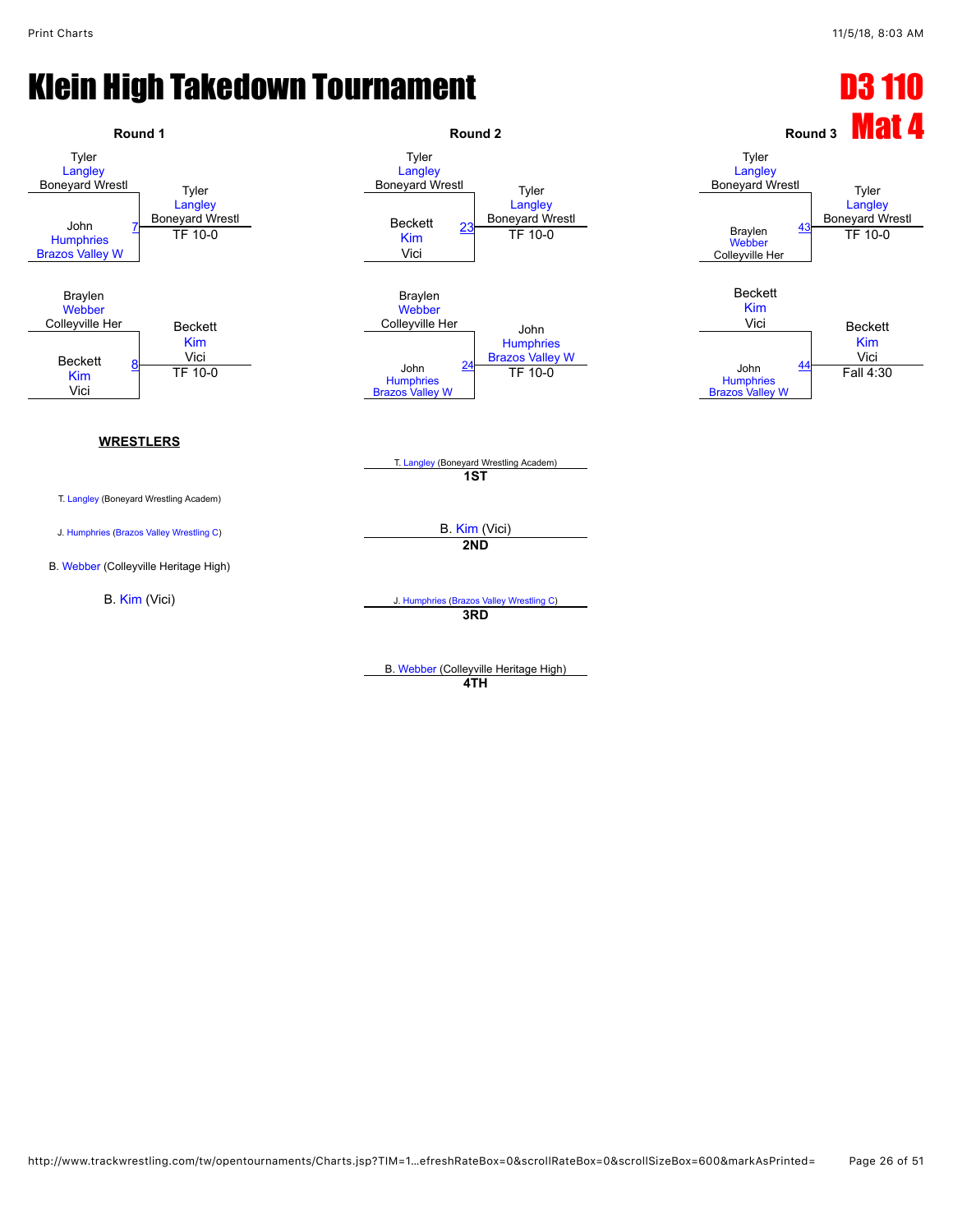![](_page_26_Figure_3.jpeg)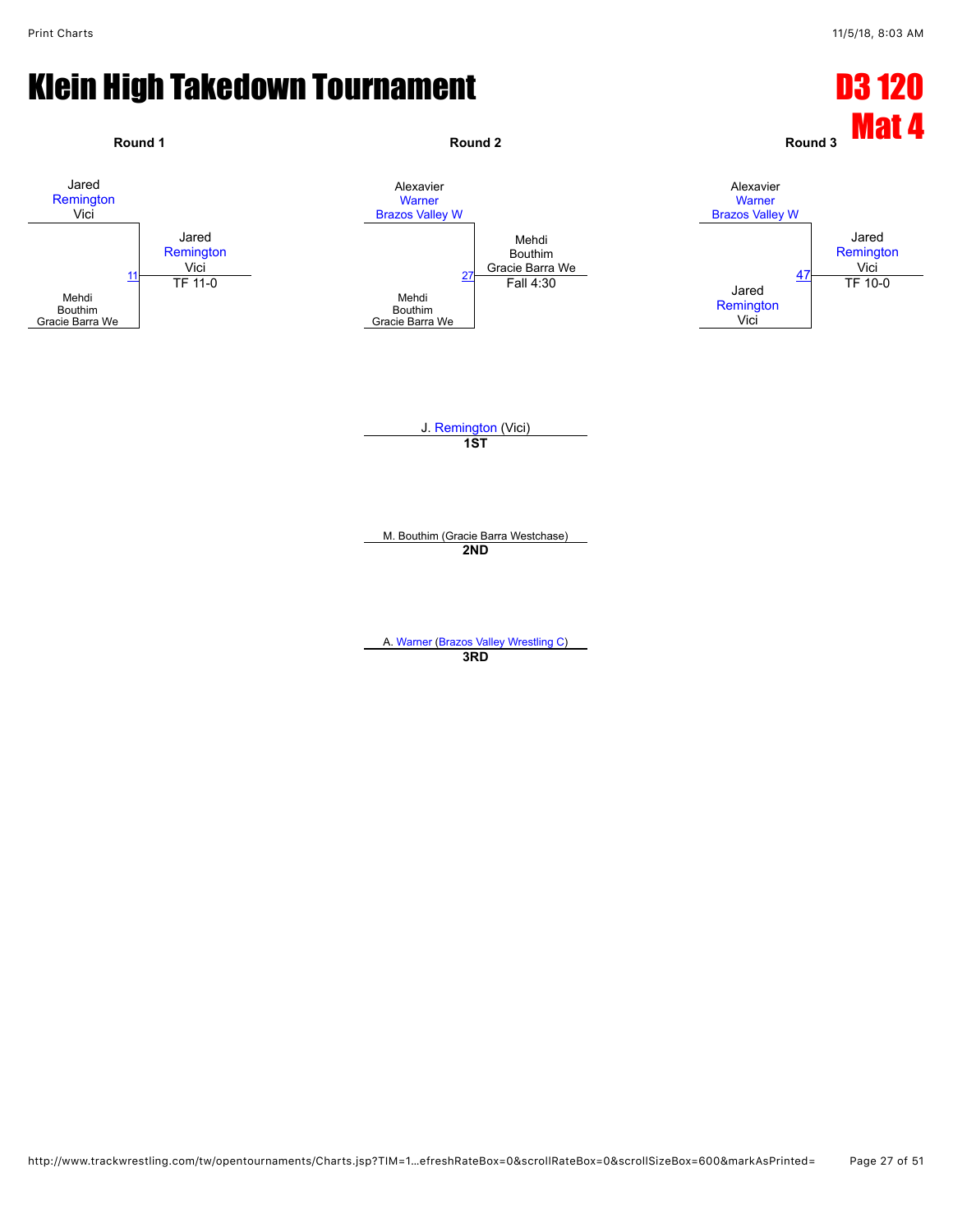![](_page_27_Figure_3.jpeg)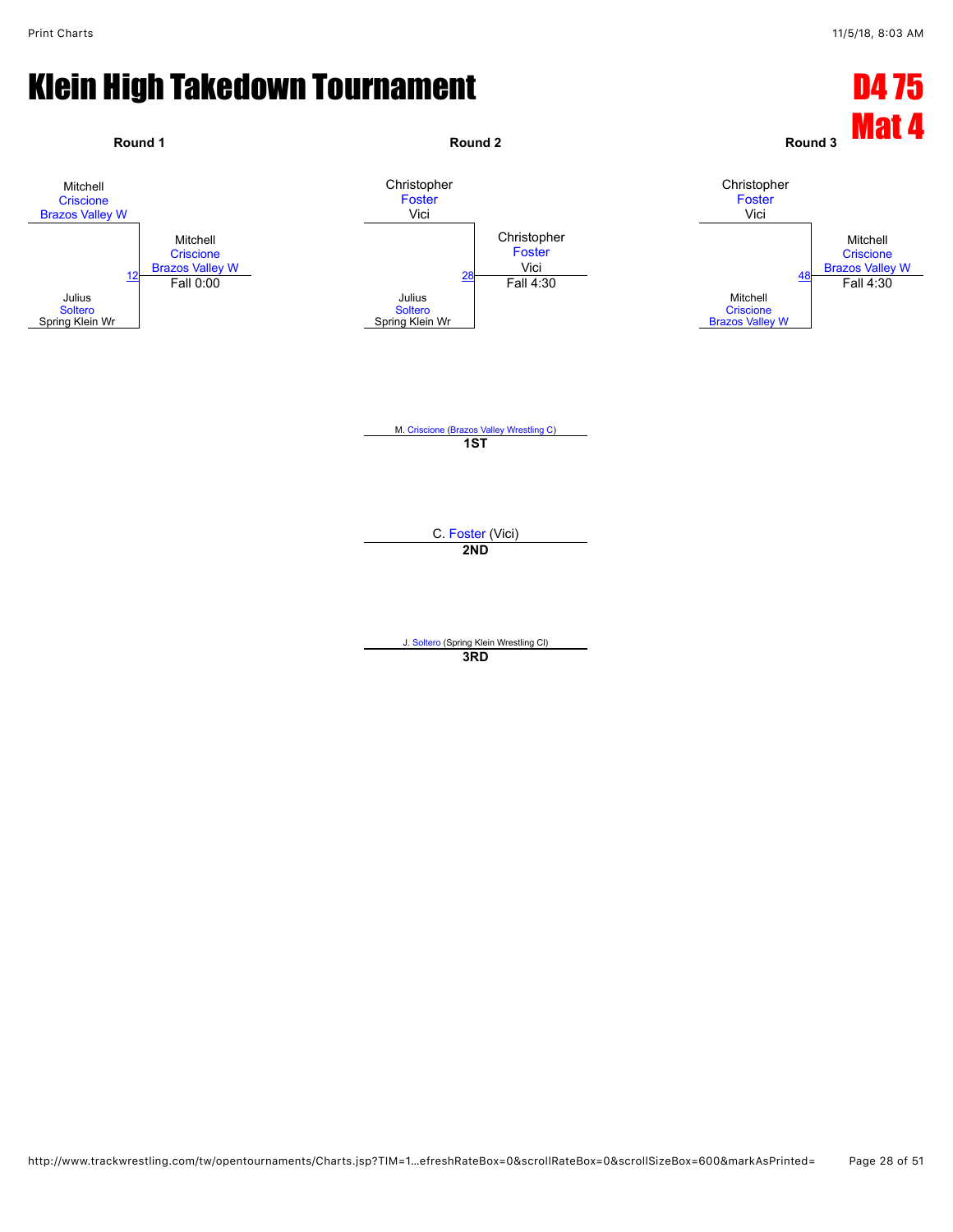![](_page_28_Figure_3.jpeg)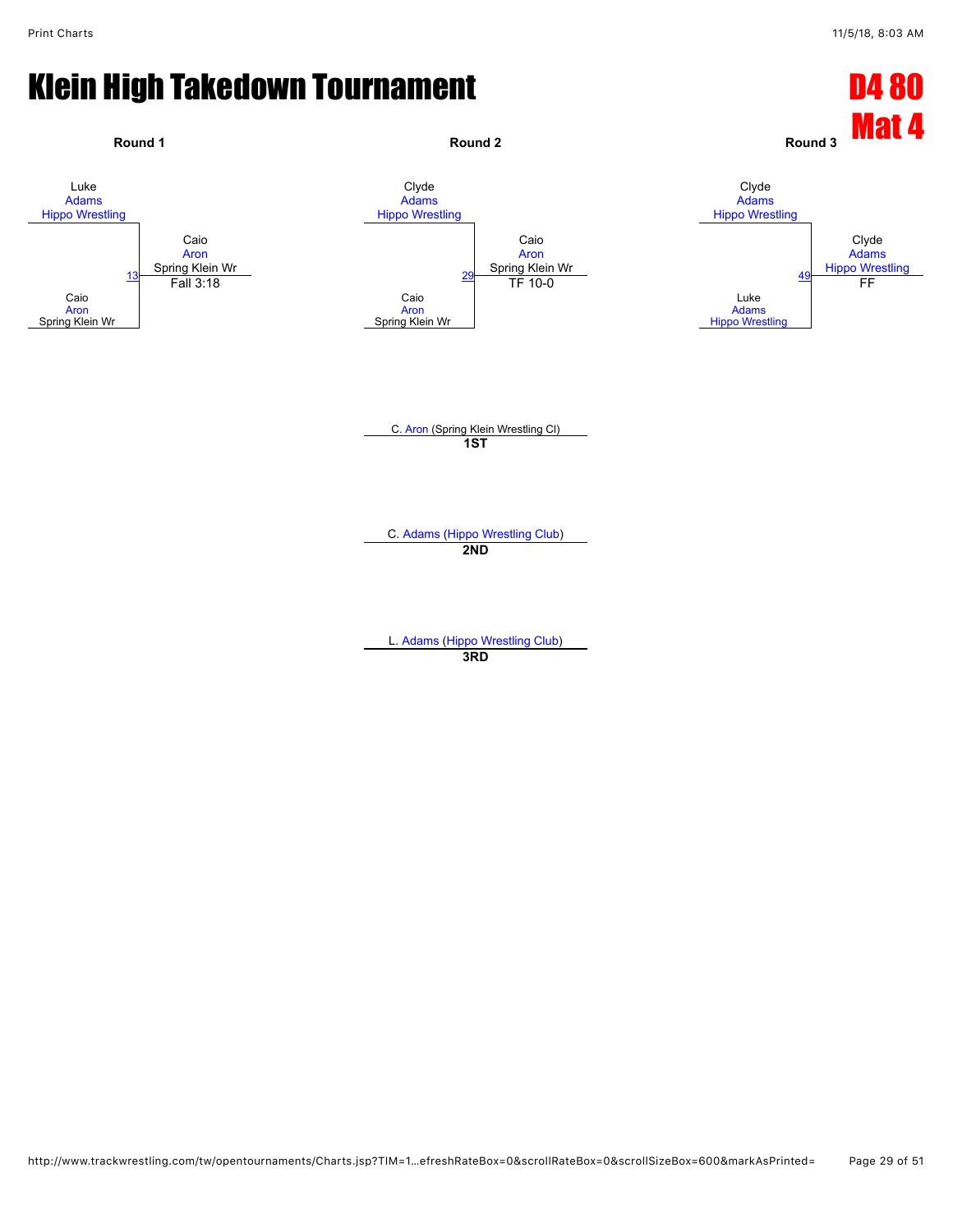![](_page_29_Figure_3.jpeg)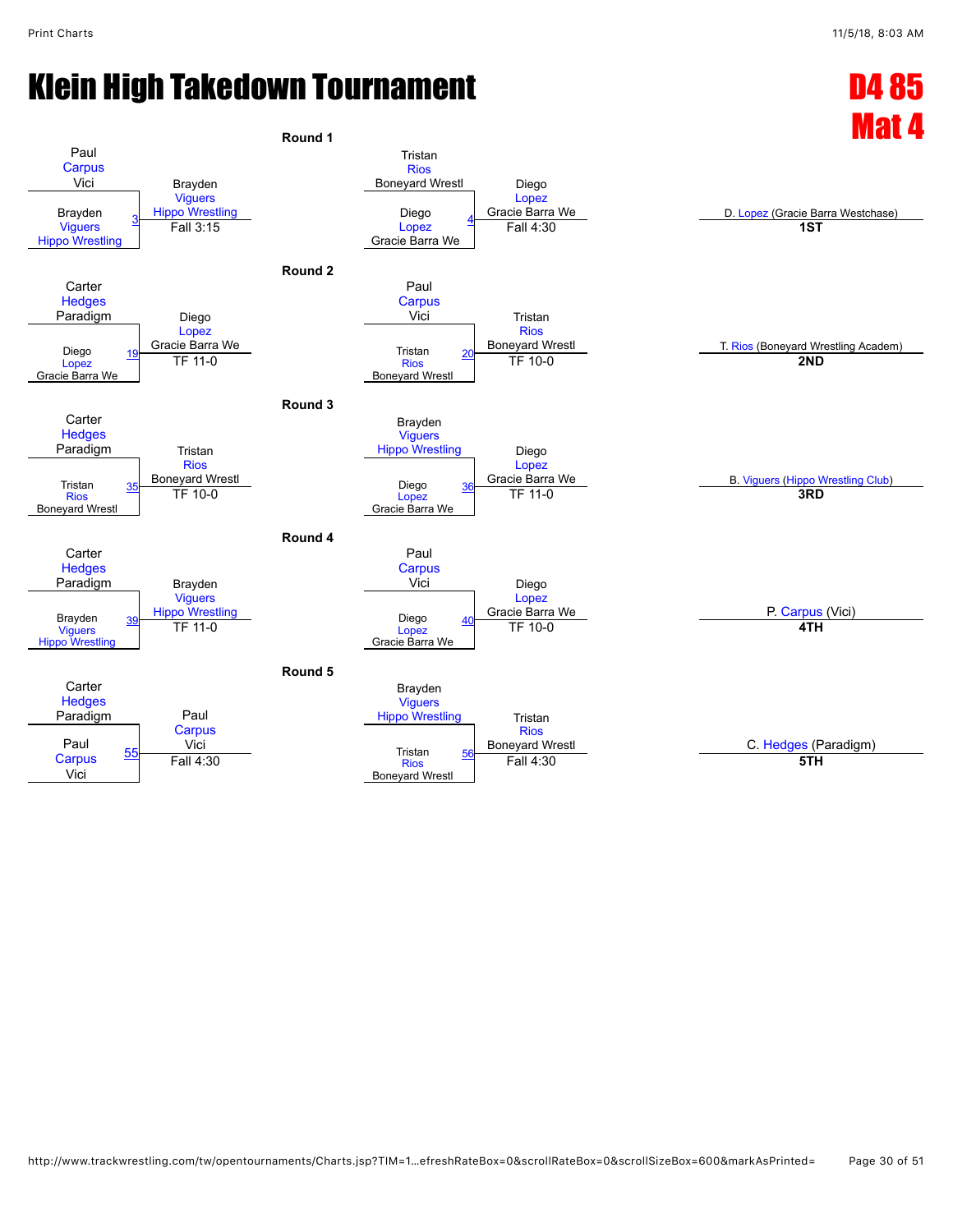![](_page_30_Figure_3.jpeg)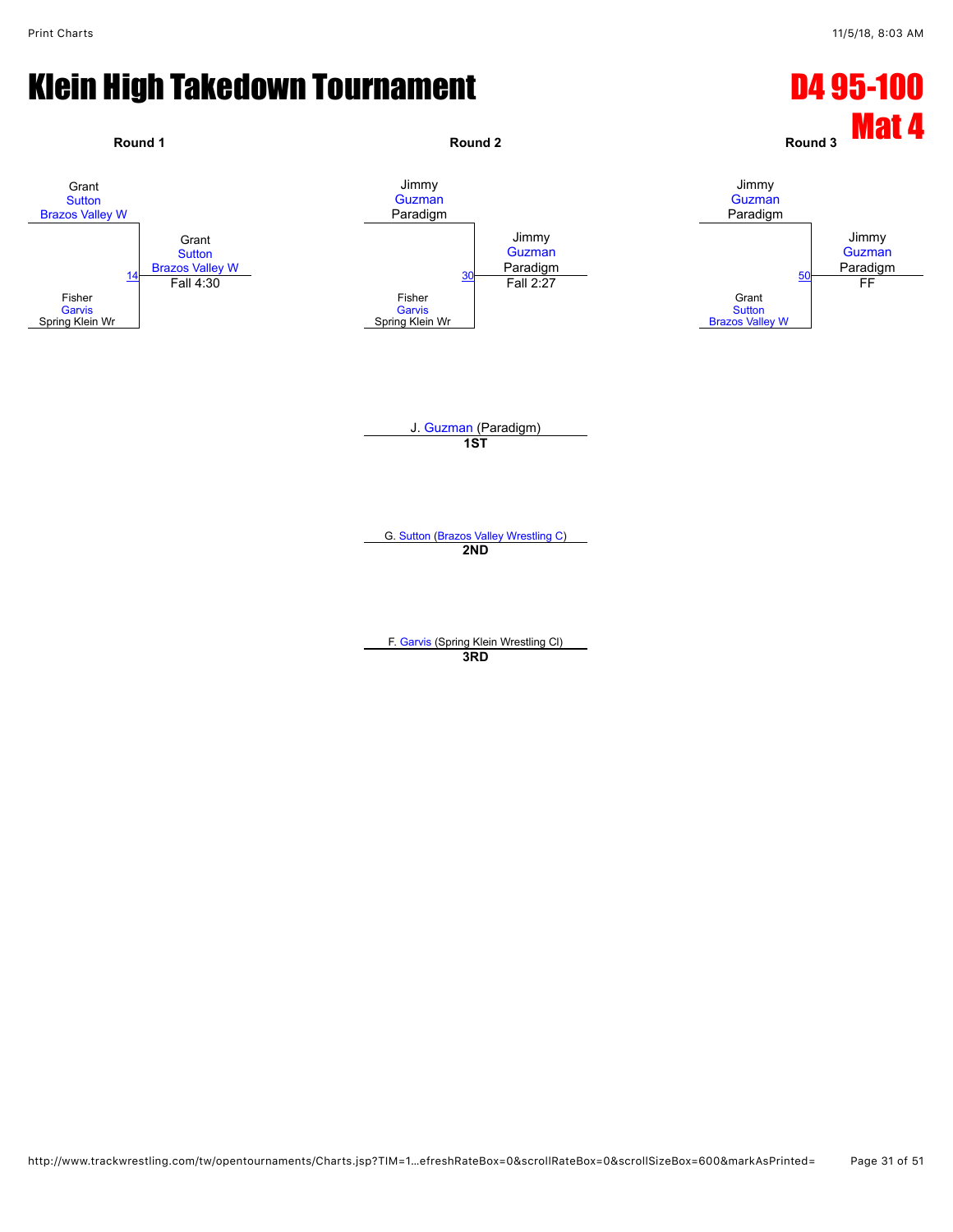![](_page_31_Figure_3.jpeg)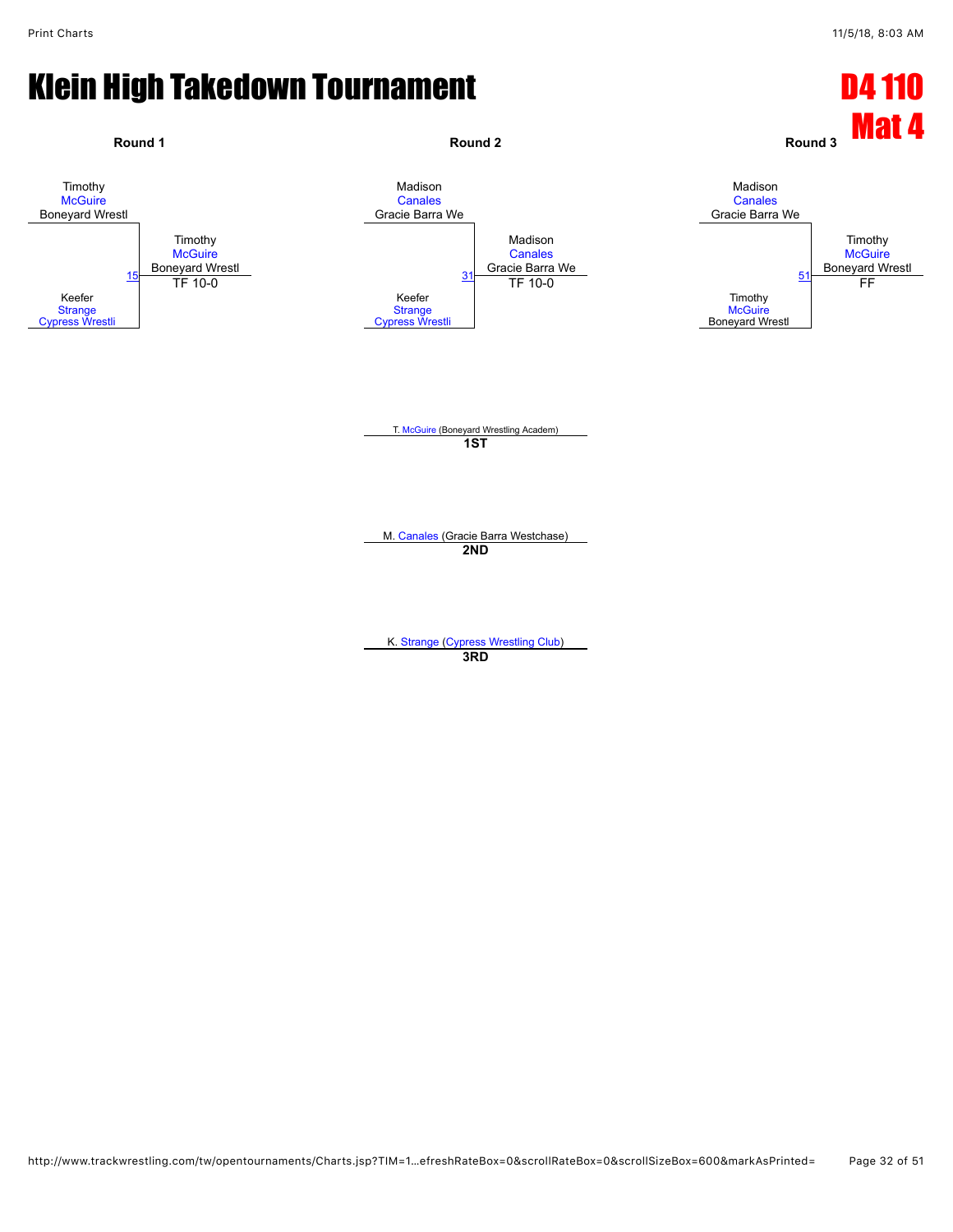![](_page_32_Figure_3.jpeg)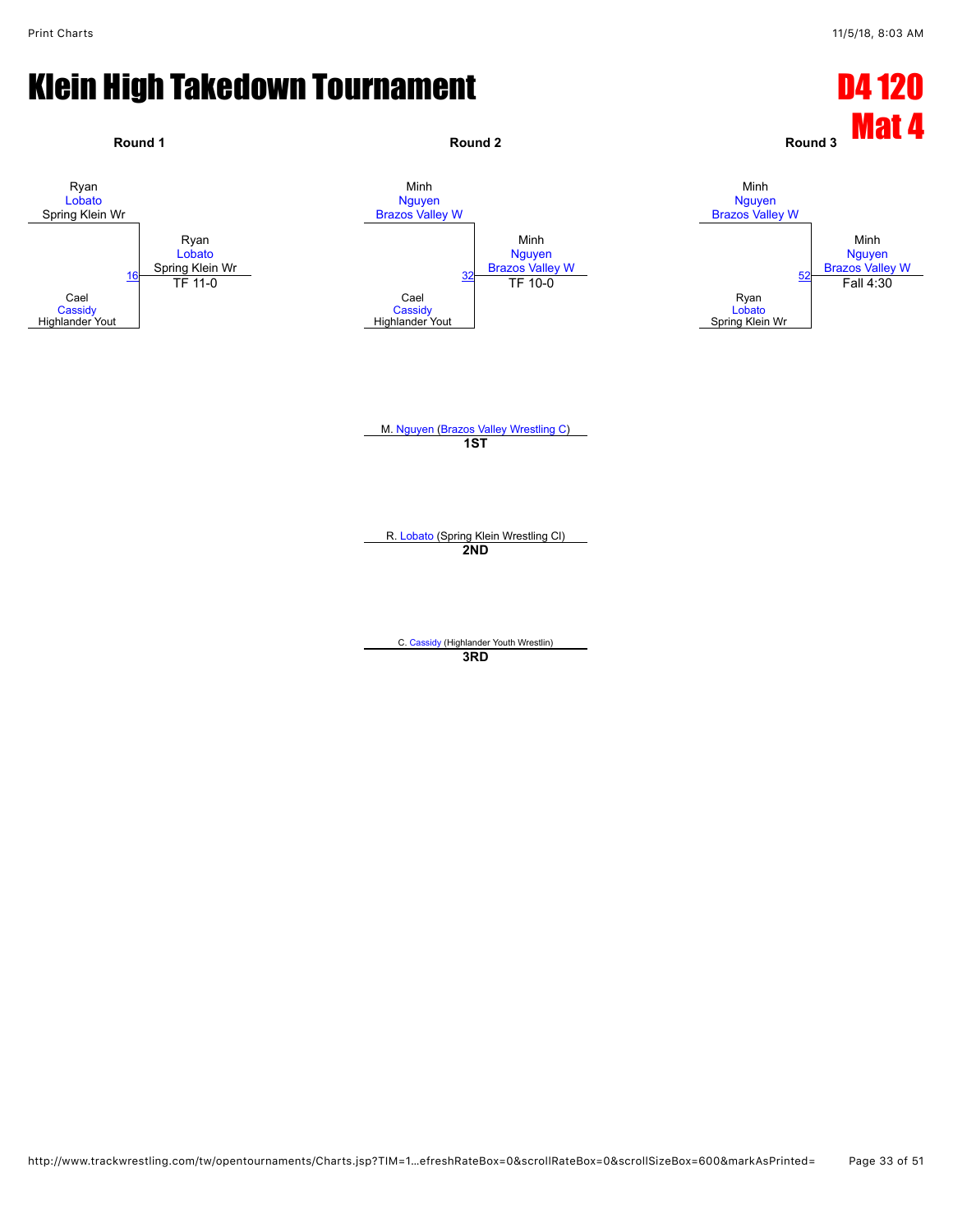![](_page_33_Figure_3.jpeg)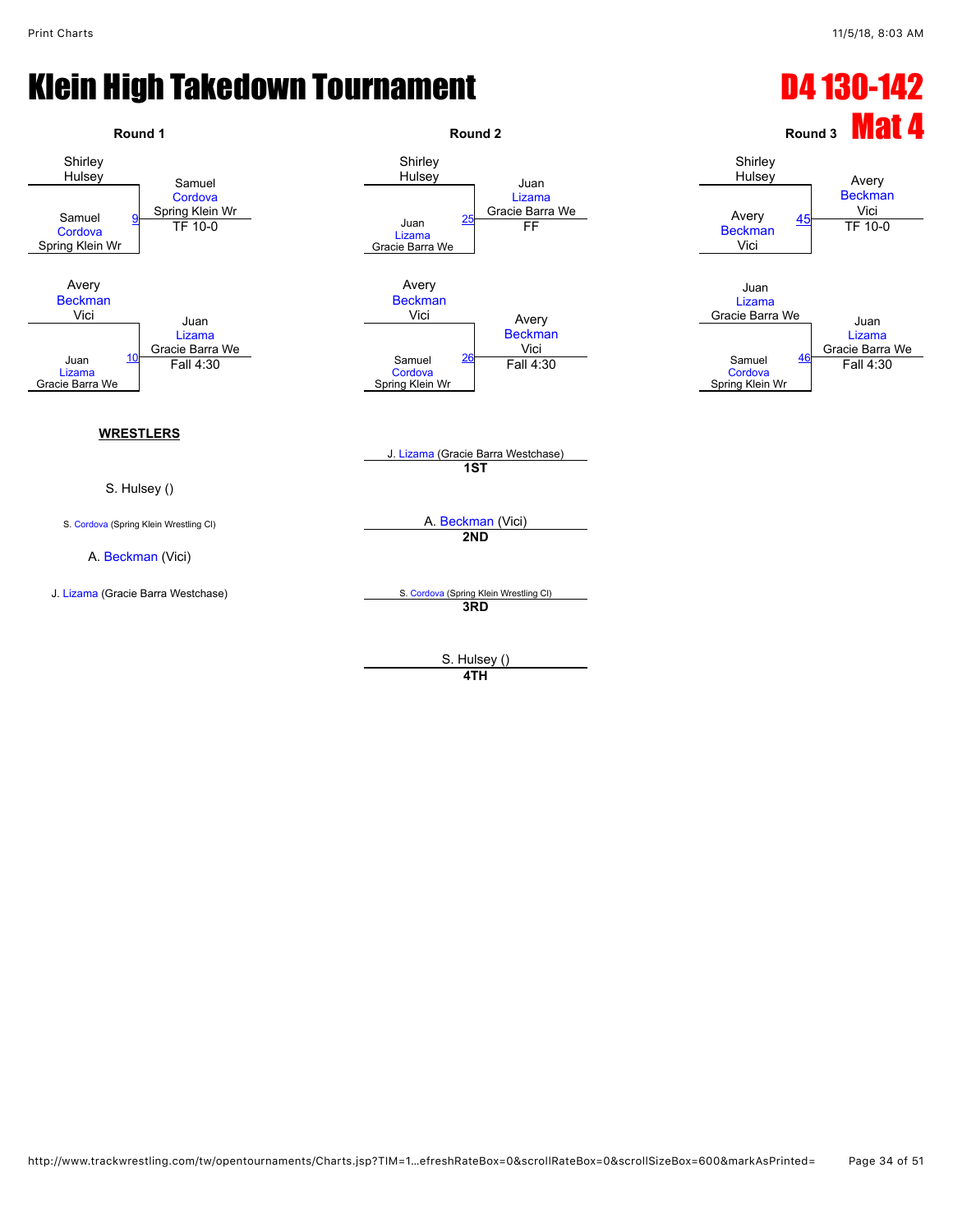![](_page_34_Figure_3.jpeg)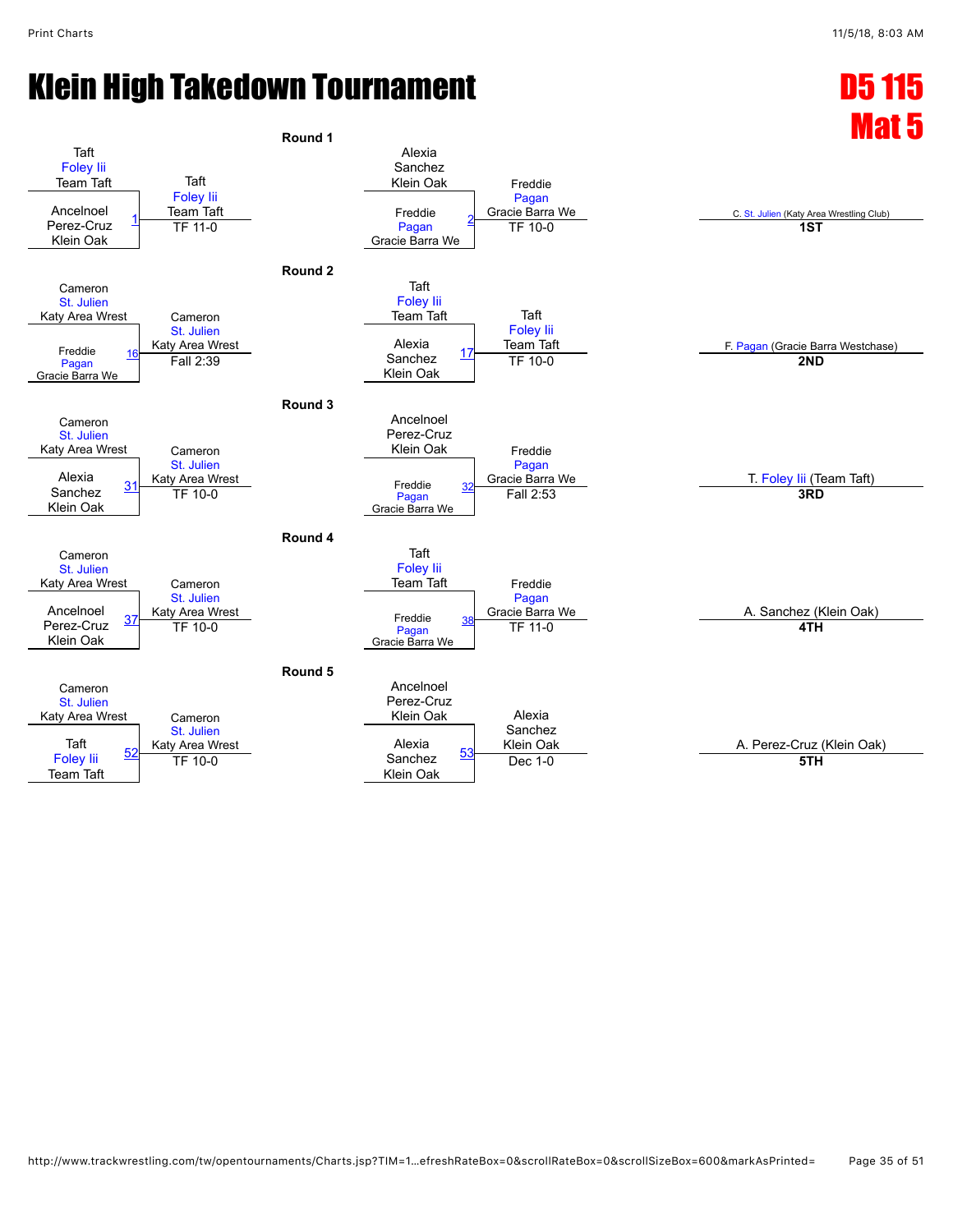#### Klein High Takedown Tournament **D5 125-135a**

![](_page_35_Figure_3.jpeg)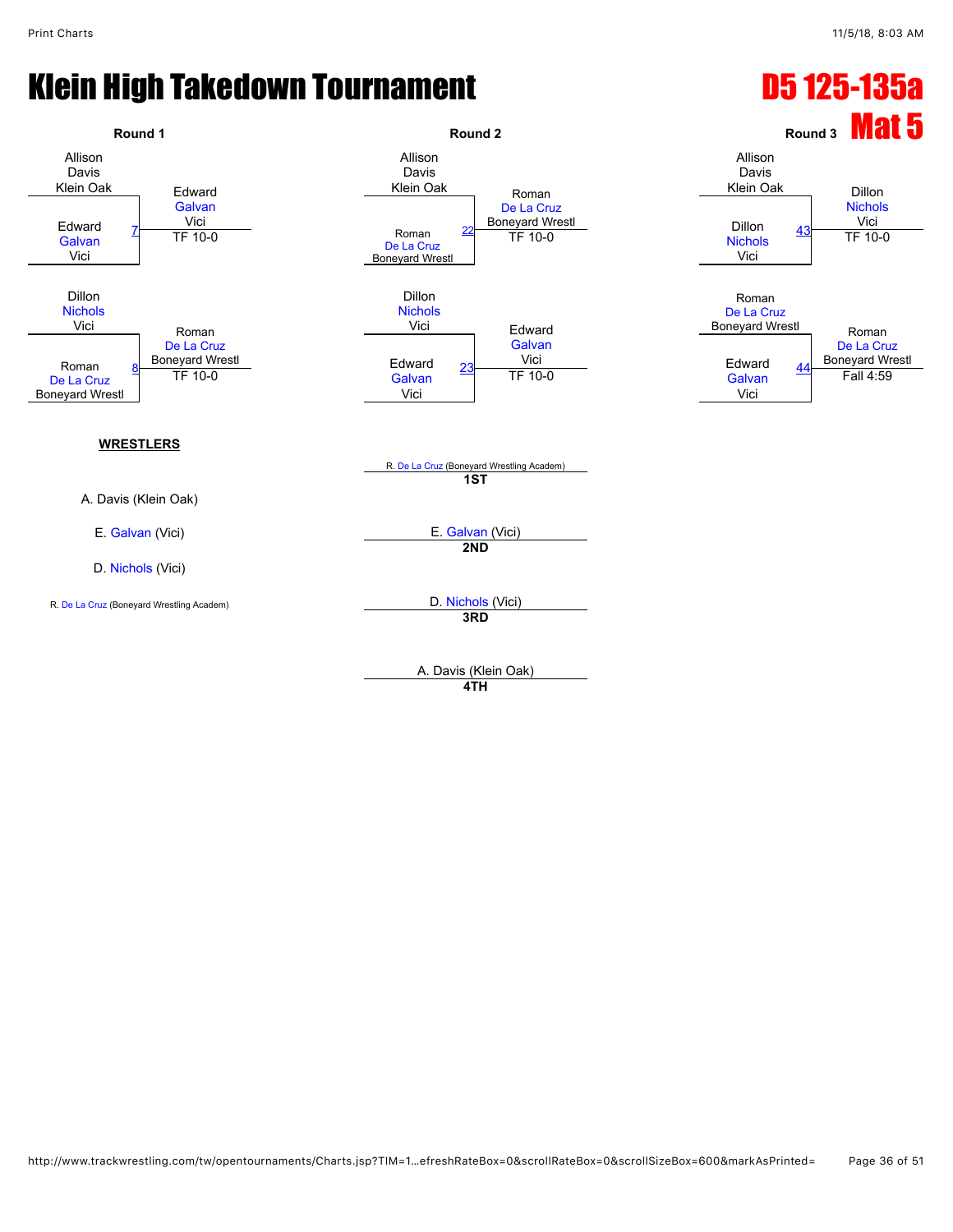![](_page_36_Figure_3.jpeg)

**4TH**

http://www.trackwrestling.com/tw/opentournaments/Charts.jsp?TIM=1…efreshRateBox=0&scrollRateBox=0&scrollSizeBox=600&markAsPrinted= Page 37 of 51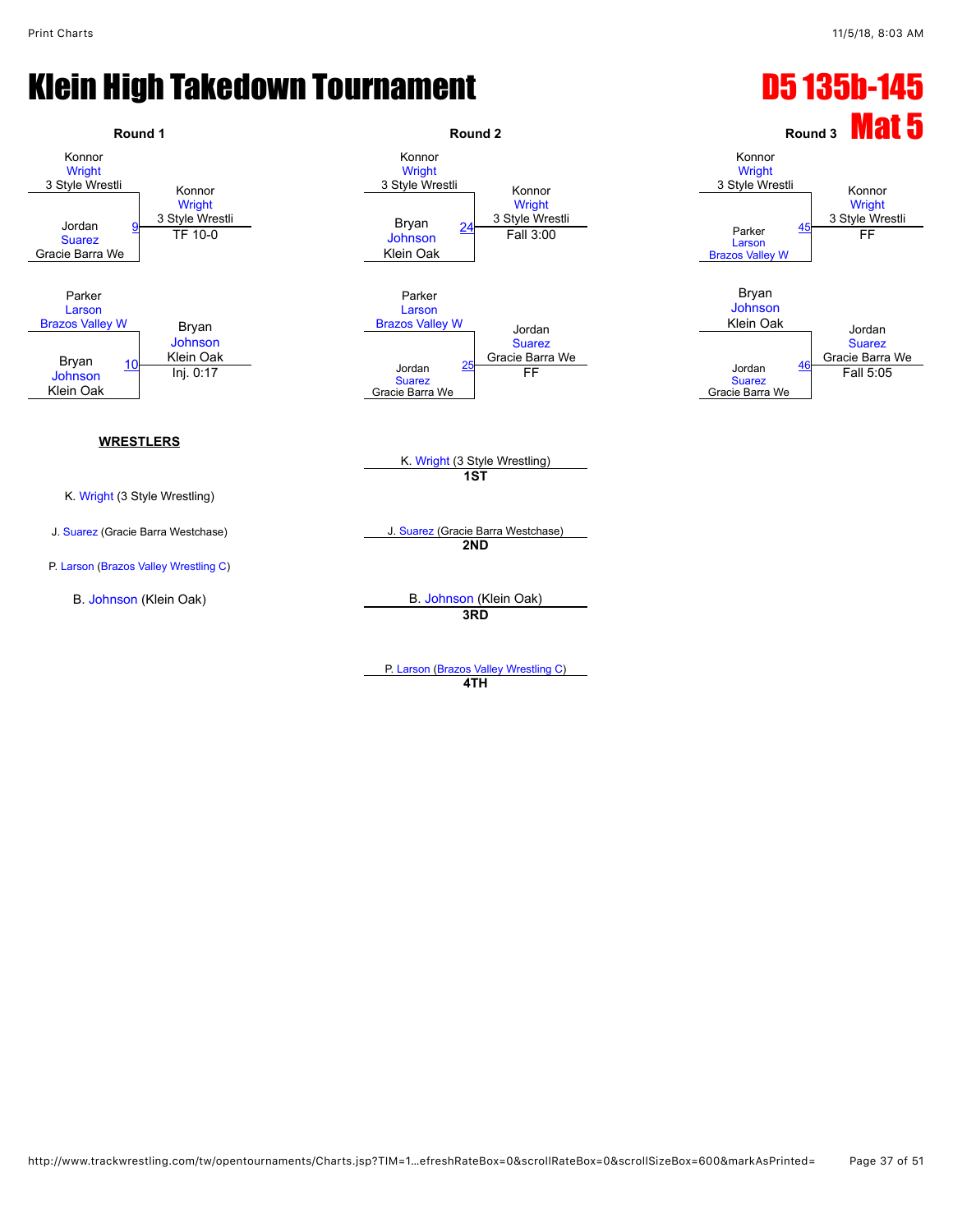![](_page_37_Figure_3.jpeg)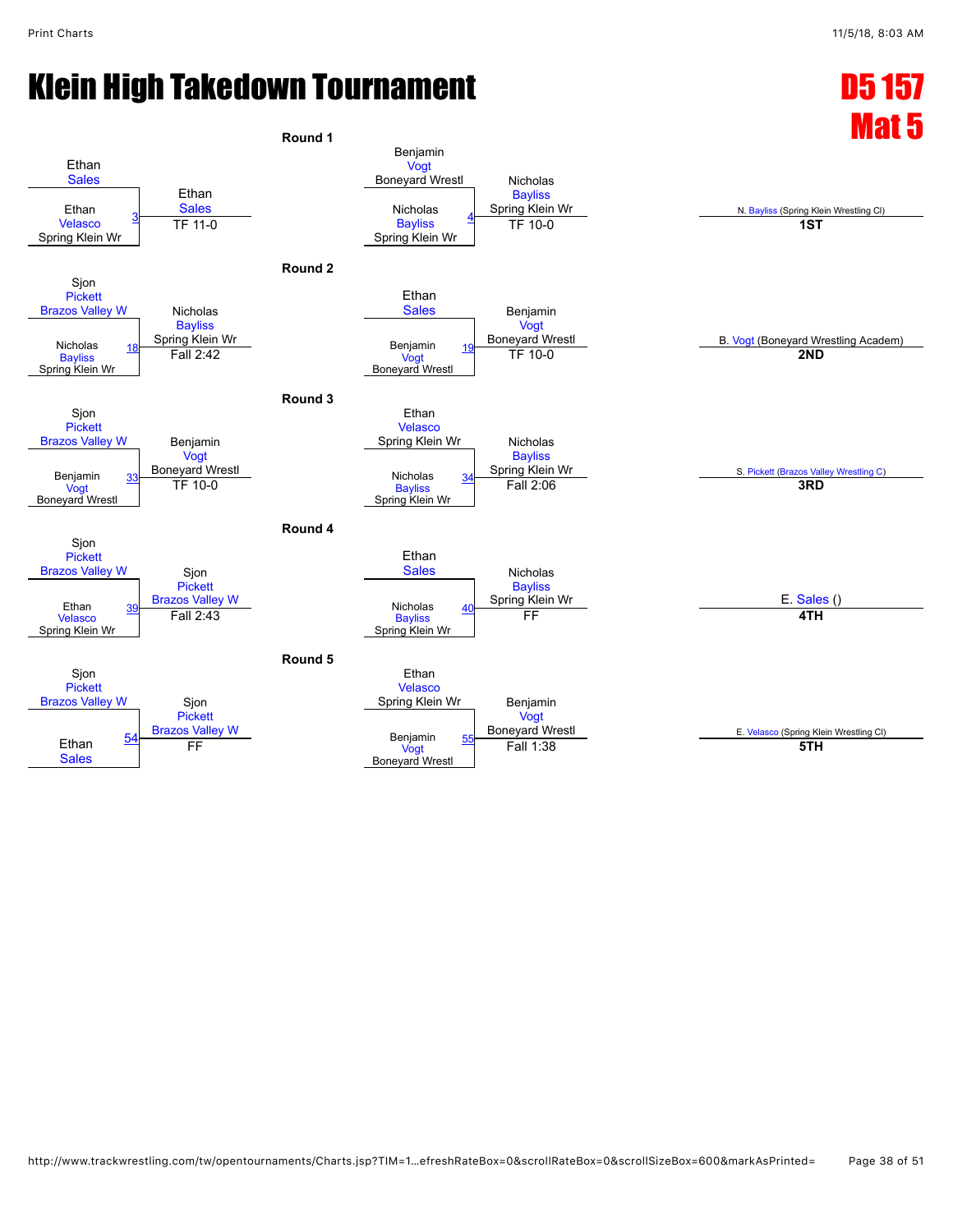![](_page_38_Figure_3.jpeg)

**2ND**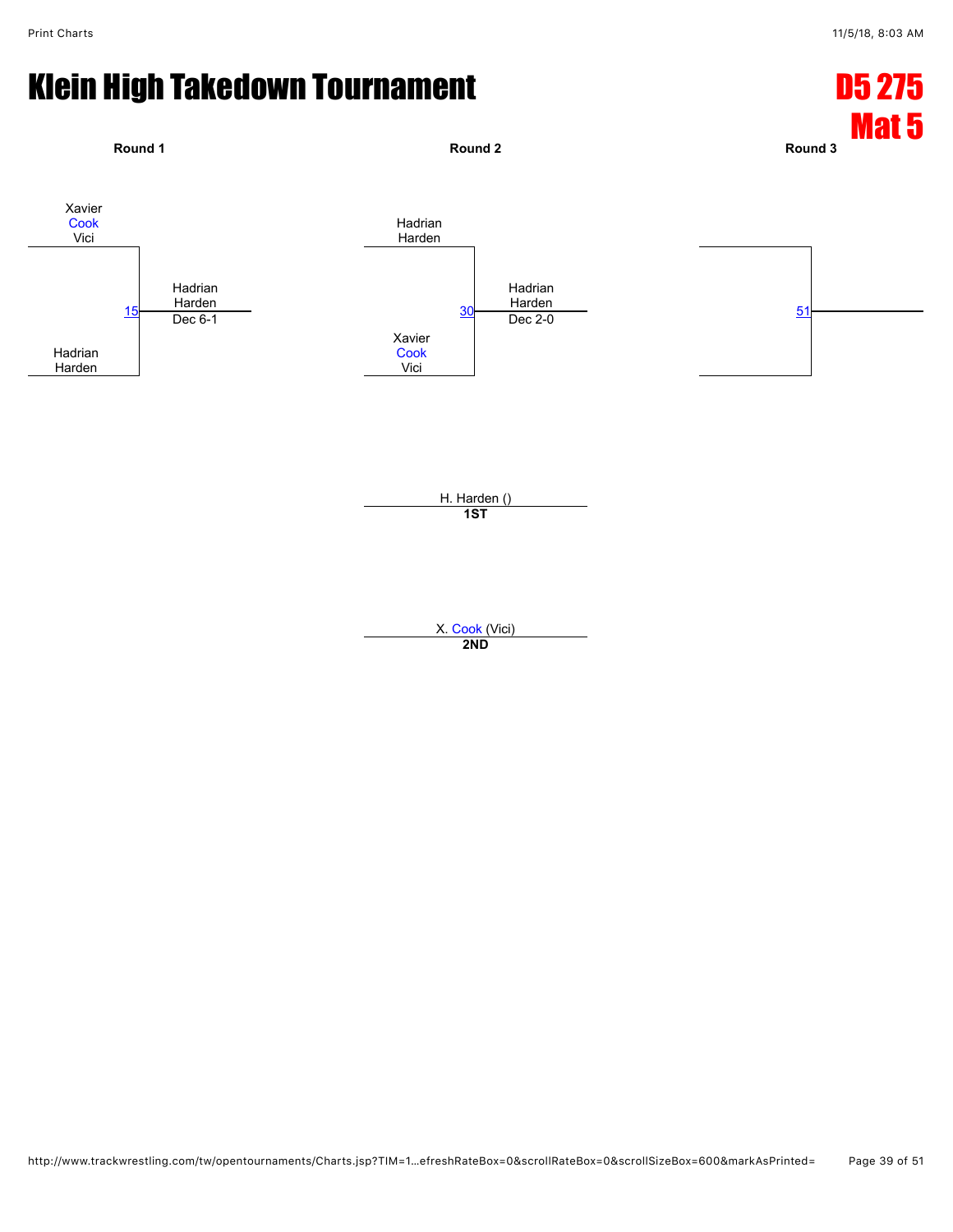![](_page_39_Figure_3.jpeg)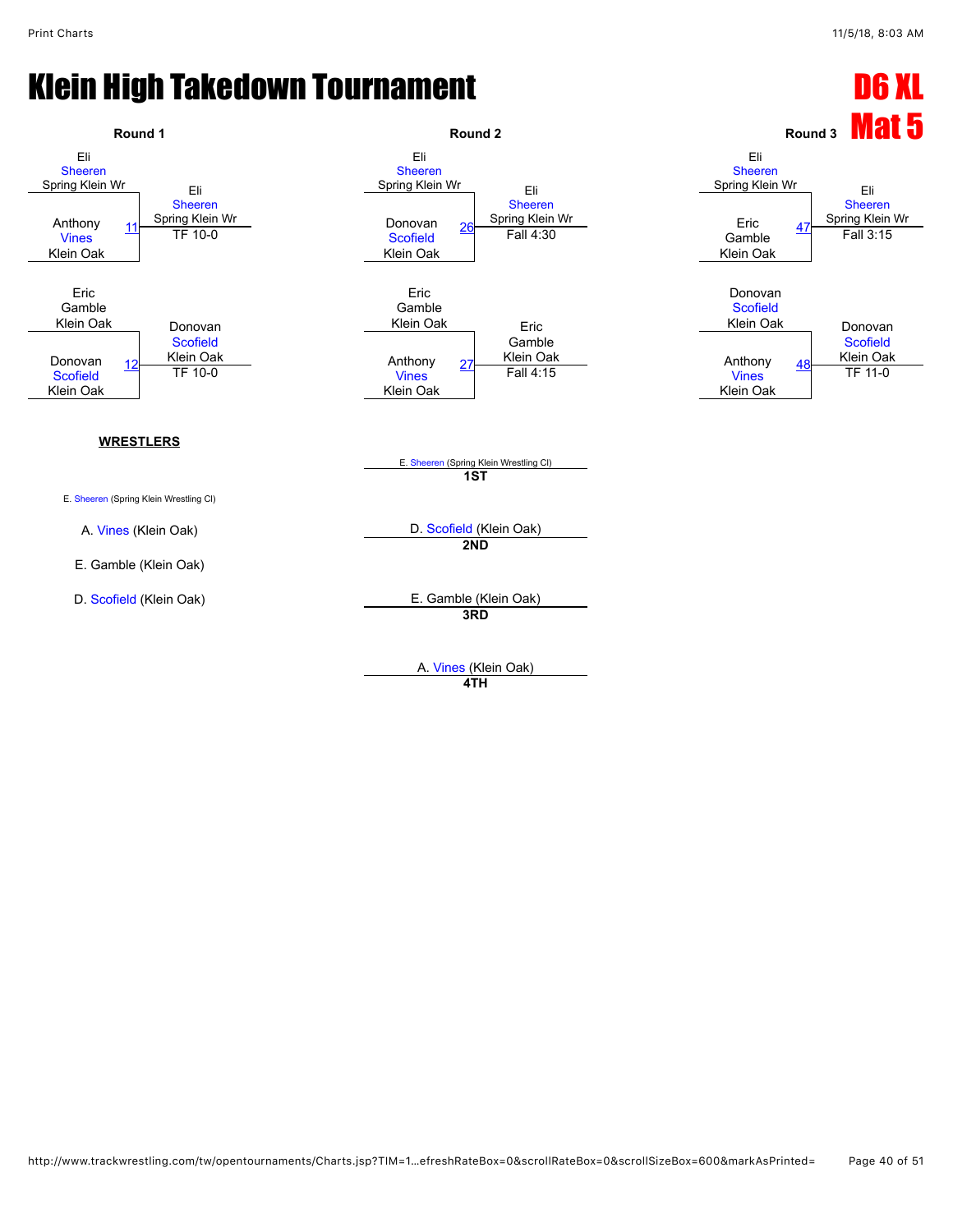## Klein High Takedown Tournament National Control of Least 2008.

![](_page_40_Figure_3.jpeg)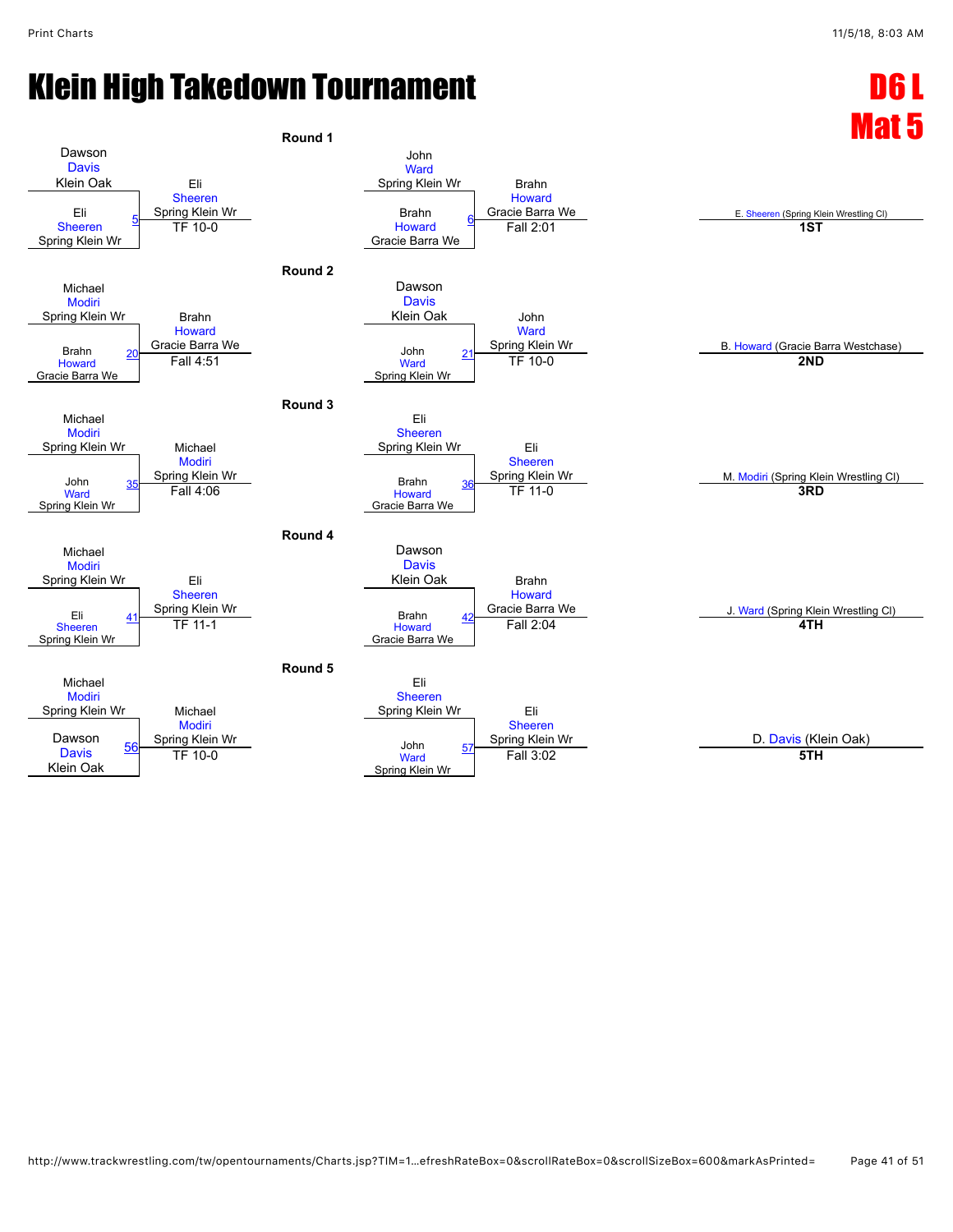![](_page_41_Figure_3.jpeg)

J. [Adams](javascript:viewProfile(630185096)) ([Hippo Wrestling Club\)](javascript:viewClub(257903009)) **4TH**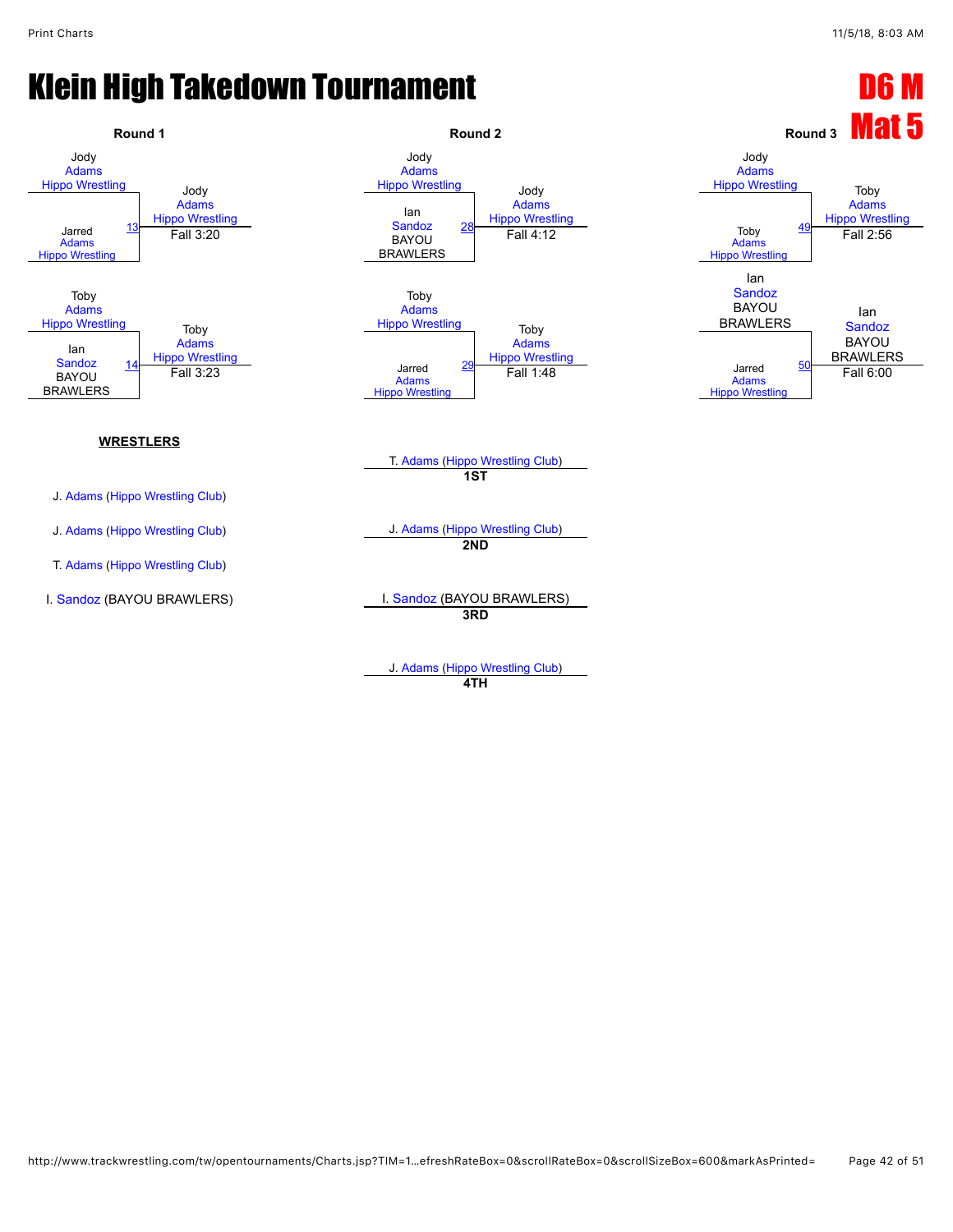![](_page_42_Figure_3.jpeg)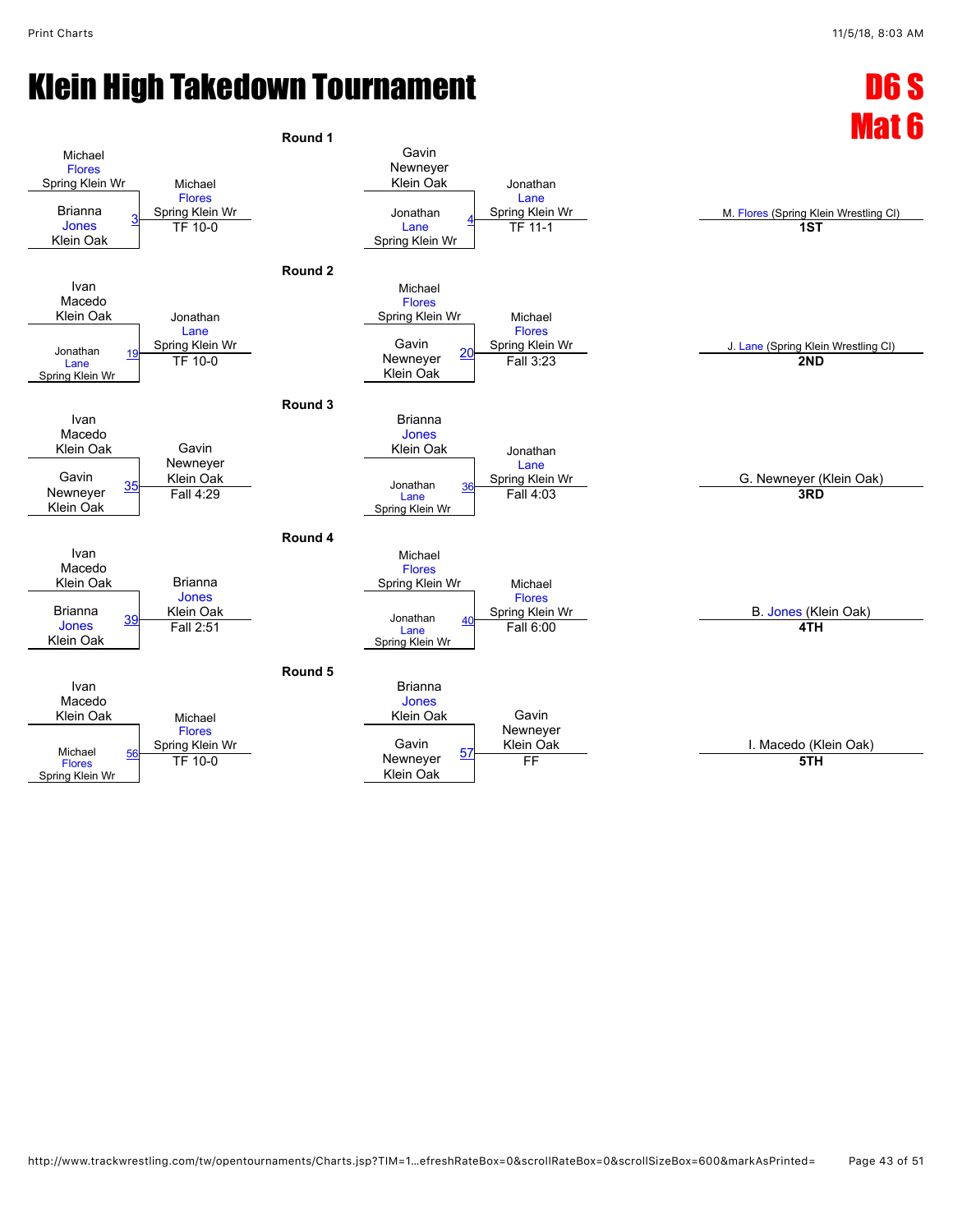#### Klein High Takedown Tournament Girls Tot / Int 55-75

![](_page_43_Figure_3.jpeg)

C. [Rogers](javascript:viewProfile(1162294096)) (Katy Area Wrestling Club) **3RD**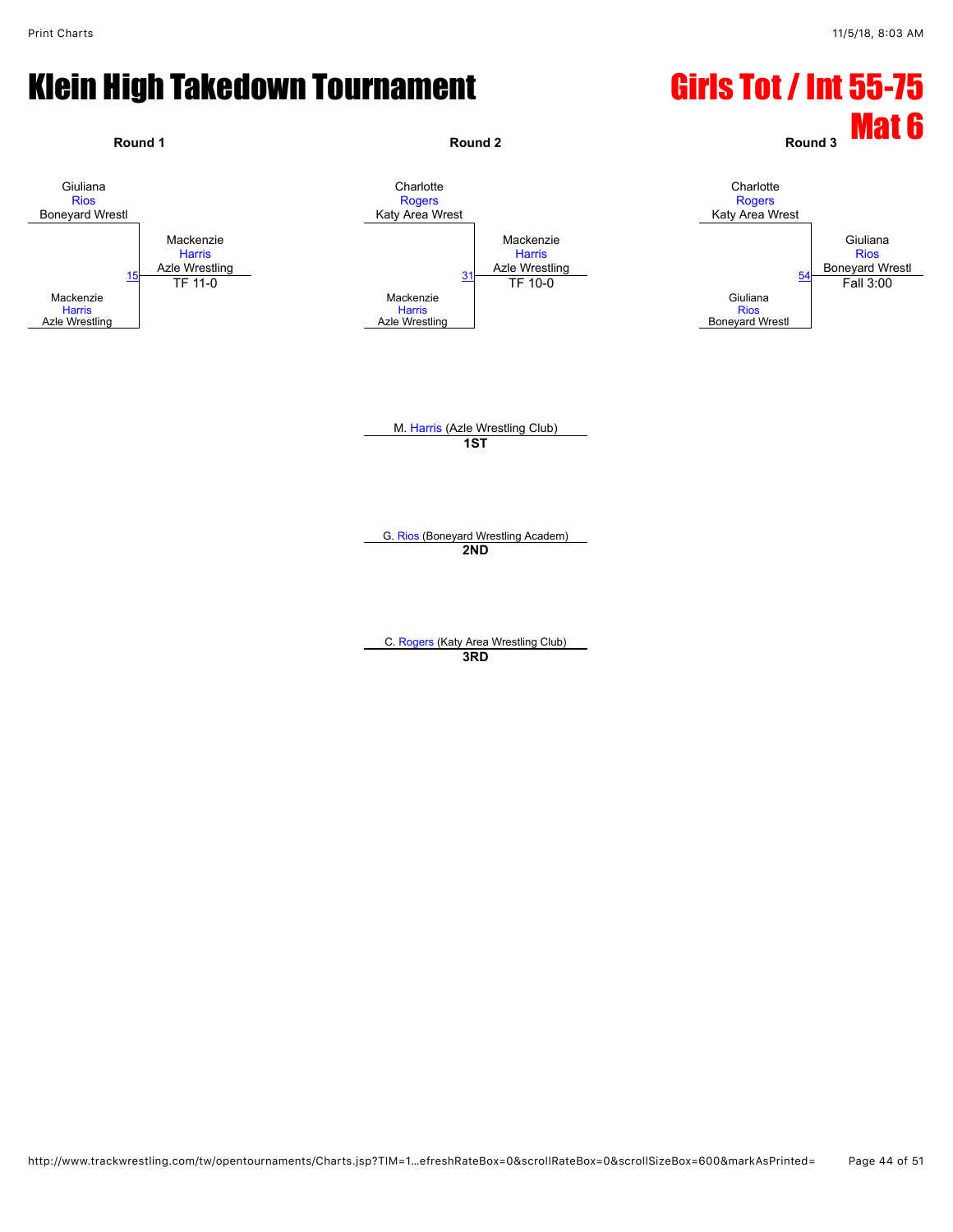### Klein High Takedown Tournament Girls Novice 60

![](_page_44_Figure_3.jpeg)

**3RD**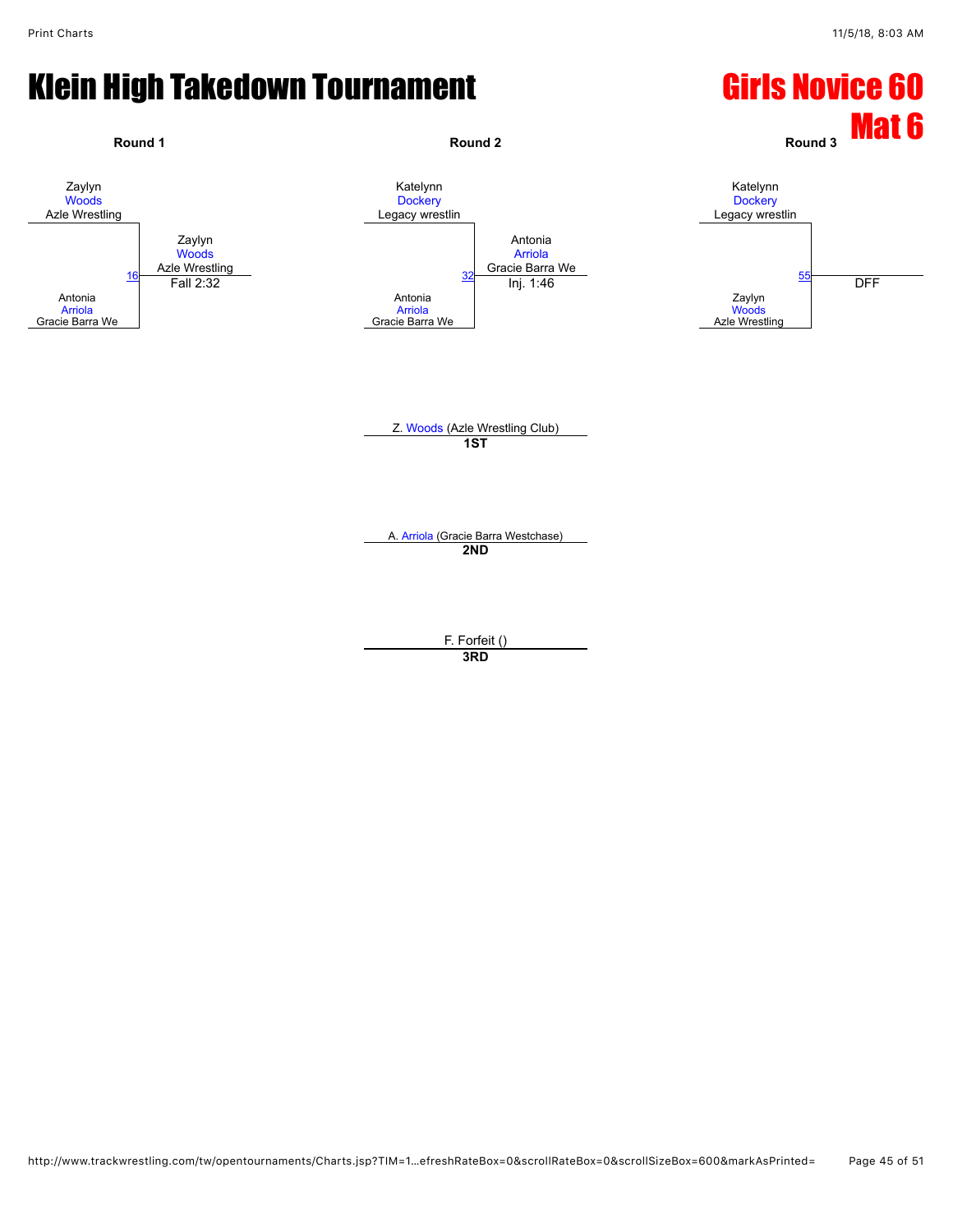### Klein High Takedown Tournament **Girls Novice 65-70**

![](_page_45_Figure_3.jpeg)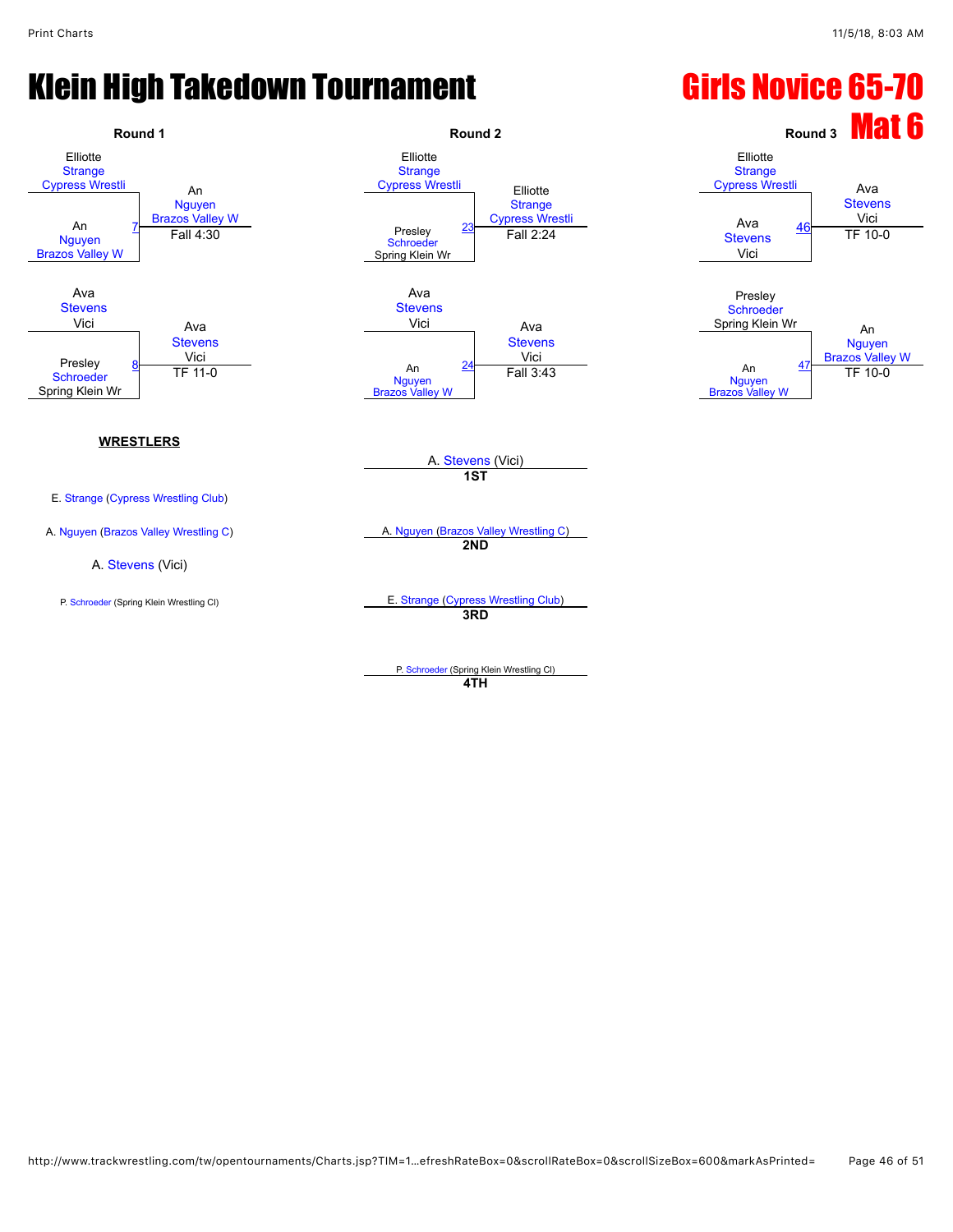# Klein High Takedown Tournament Girls School Girl 101-110-112

![](_page_46_Figure_3.jpeg)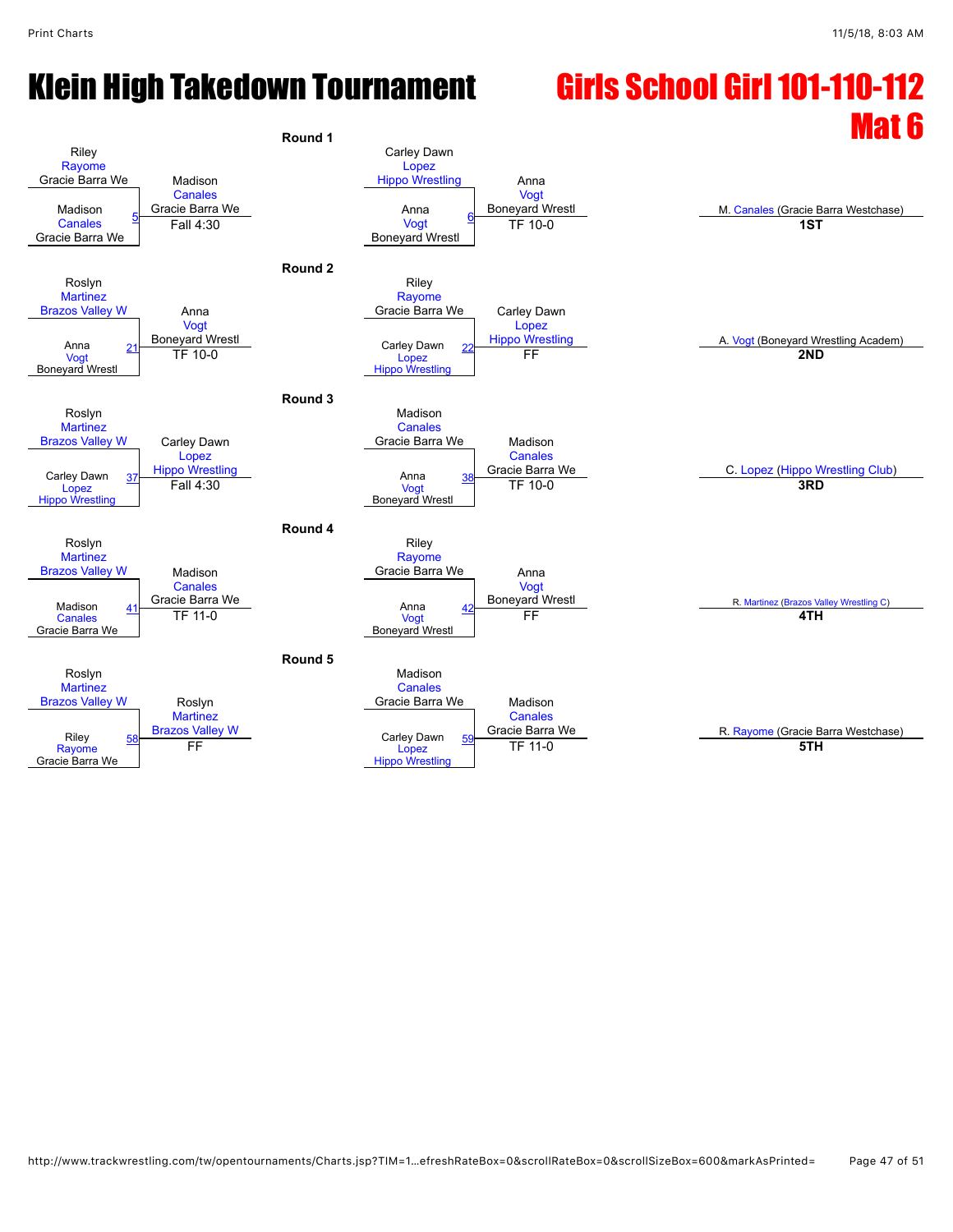## Klein High Takedown Tournament Girls Cadet / Junior 94-100-112

![](_page_47_Figure_3.jpeg)

I. [Rios](javascript:viewProfile(1816029096)) (Boneyard Wrestling Academ) **4TH**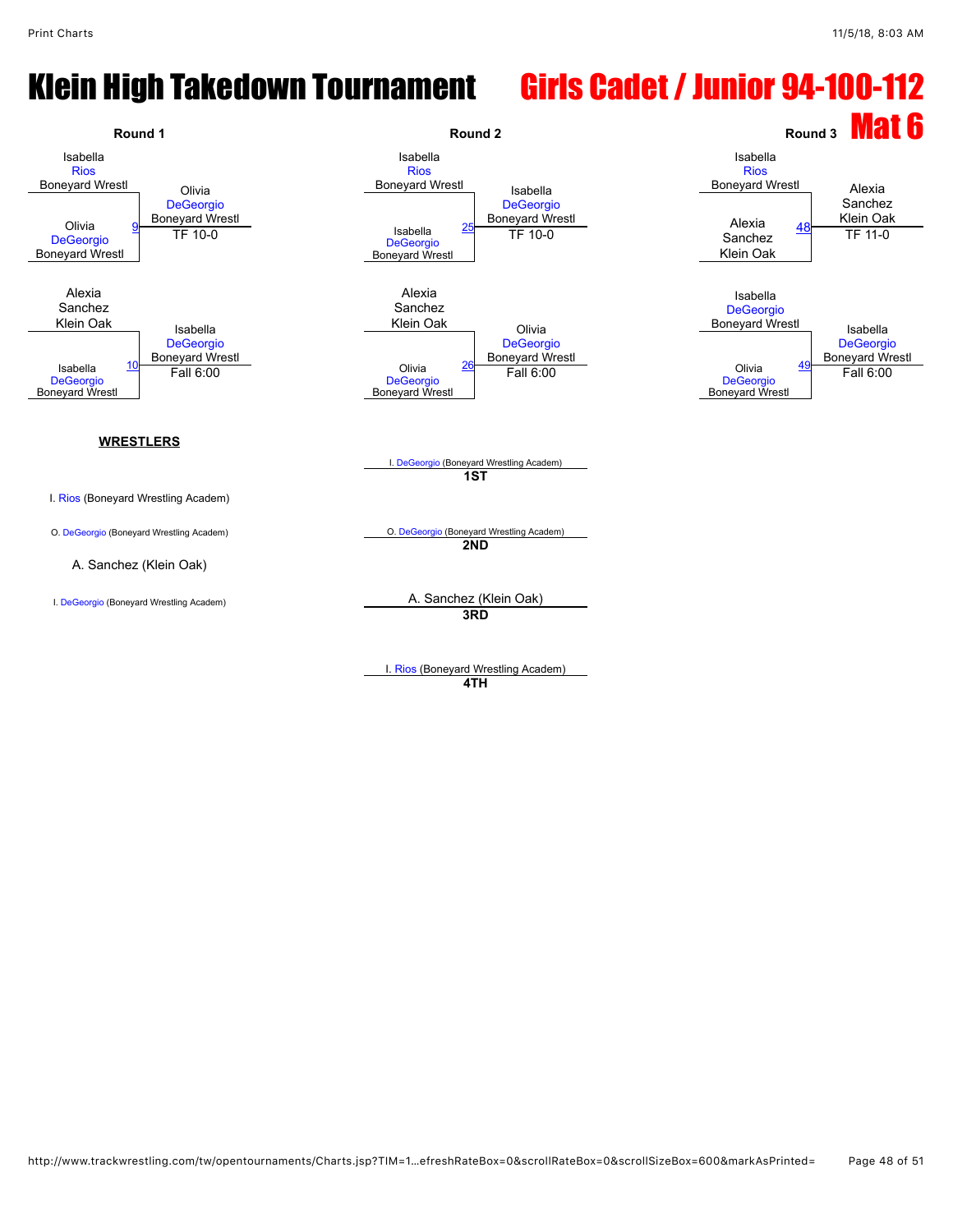# Klein High Takedown Tournament Girls Cadet / Junior 132-138-144

![](_page_48_Figure_3.jpeg)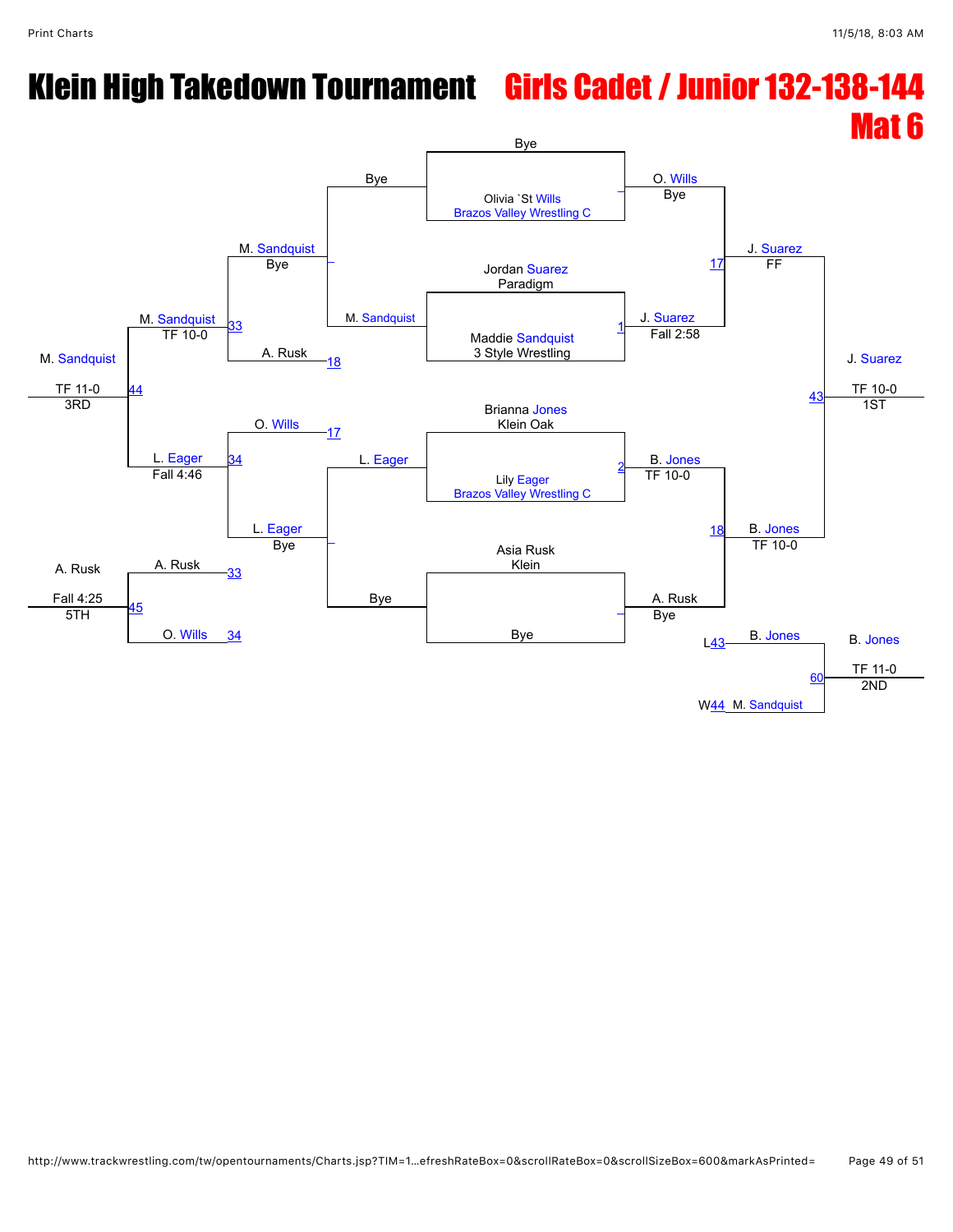### Klein High Takedown Tournament Girls Cadet / Junior 122-127

![](_page_49_Figure_3.jpeg)